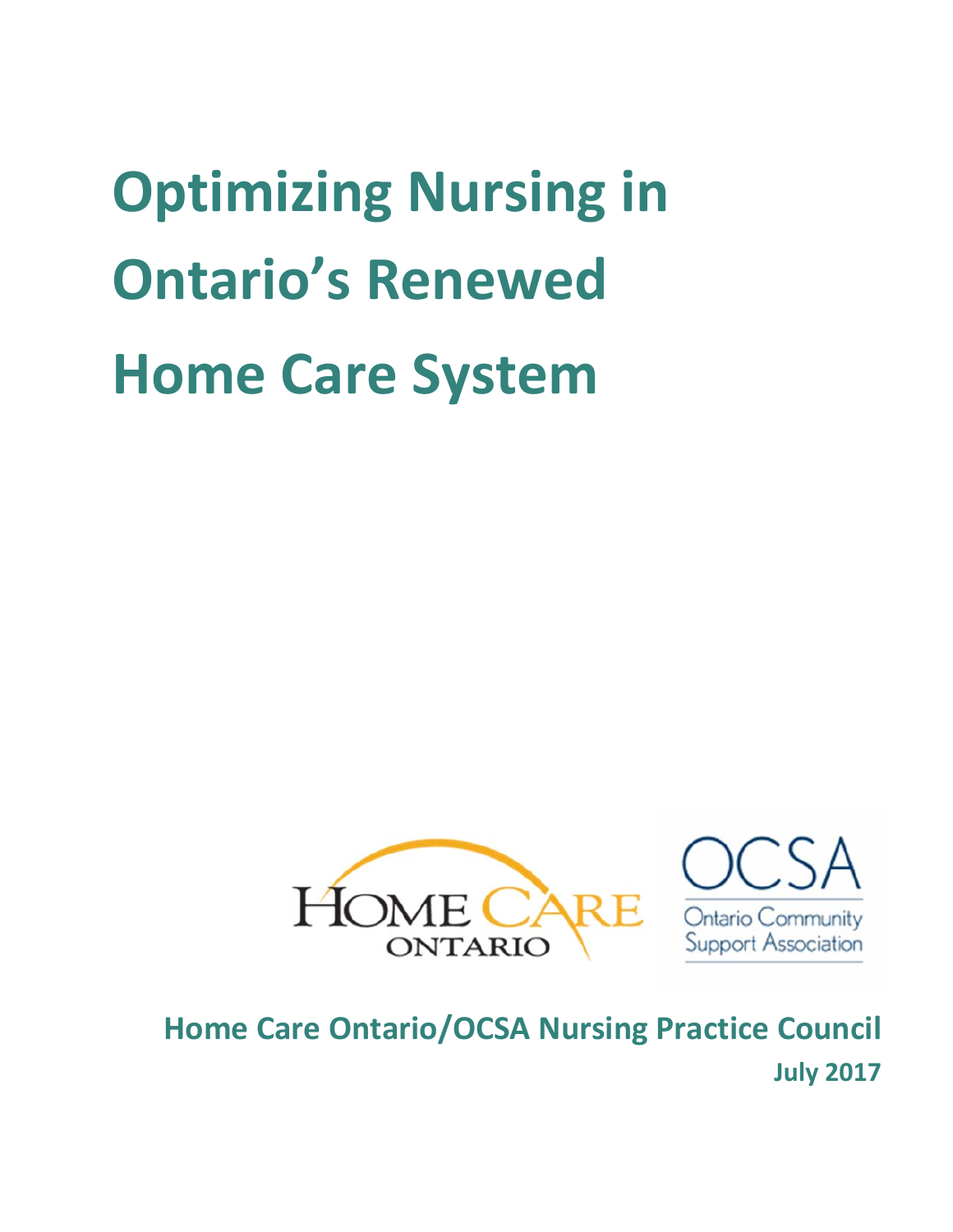#### **About Home Care Ontario**

Home Care Ontario, *the voice of home care in Ontario™*, is a member‐based organization with a mandate to promote growth and development of the home care sector through advocacy, knowledge transfer, and member service. Home Care Ontario members include those engaged in and/or supportive of home-based health care. In Ontario, service provider organizations are responsible for providing nursing care, home support services, personal care, physiotherapy, occupational therapy, social work, dietetics, speech language therapy and medical equipment and supplies in the home to individuals of all ages. An estimated 58 million hours of publicly and privately purchased home care service is provided annually across the province.

For more information, contact: Susan D. VanderBent, CEO Email: sue.vanderbent@homecareontario.ca

#### **About Ontario Community Support Association**

Across the province each year, over one million people receive home care and community support services – and the need is growing. The Ontario Community Support Association (OCSA) champions a strong, sustainable home and community support sector for all Ontarians. Our not-for-profit, community-based member organizations provide a wide variety of health and wellness services which help a full range of clients, including seniors and people with disabilities, remain independent in their own homes and communities. These compassionate and cost-effective services improve quality of life and prevent unnecessary hospitalizations, emergency room visits and premature institutionalization. They are the key to a sustainable health care system for Ontario.

A respected leader for 25 years, OCSA advocates on behalf of our members and their clients, creates partnerships, facilitates knowledge sharing, and offers training, resources and benefits that enable our members to continue to provide vital services.

For more information visit www.ocsa.on.ca, or contact: Deborah Simon, CEO E‐mail: deborah.simon@ocsa.on.ca

#### **Home Care Ontario and Ontario Community Support Association wish to thank:**

- Members of the Home Care Ontario/OCSA Nursing Practice Council: N. Lefebre, Saint Elizabeth (CoChair) C. Reid‐Haughian, ParaMed Home Health Care (CoChair) J. Baxby, Acclaim Health L. Loftus, VON G. Moffett, GEM Health Care
- K. Nicol, VHA
- H. Quinn, Bayshore Home Health
- C. Walker, CarePartners
- S. Hunter, CBI Home Health
- C. Koso, CarePartners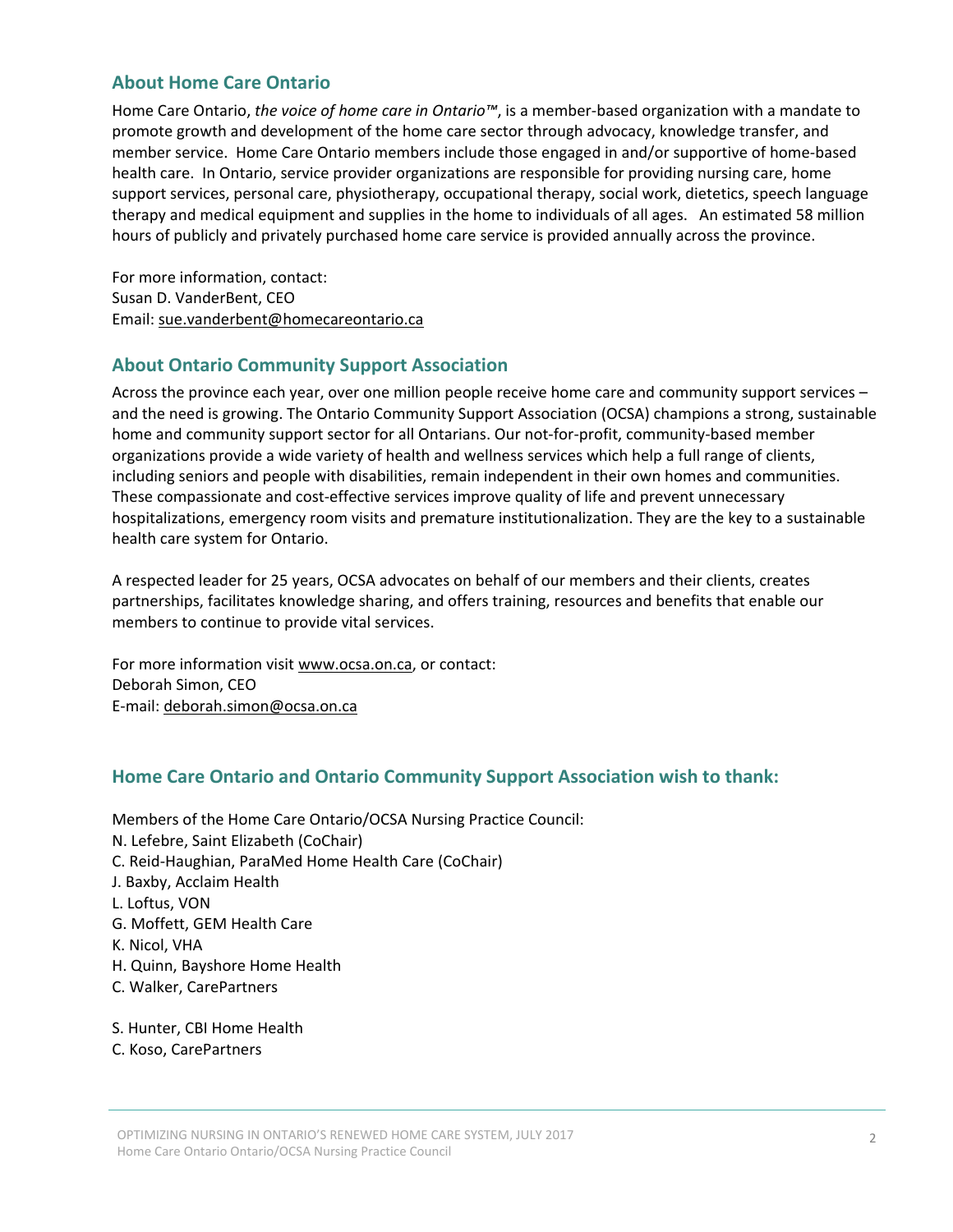## **TABLE OF CONTENTS**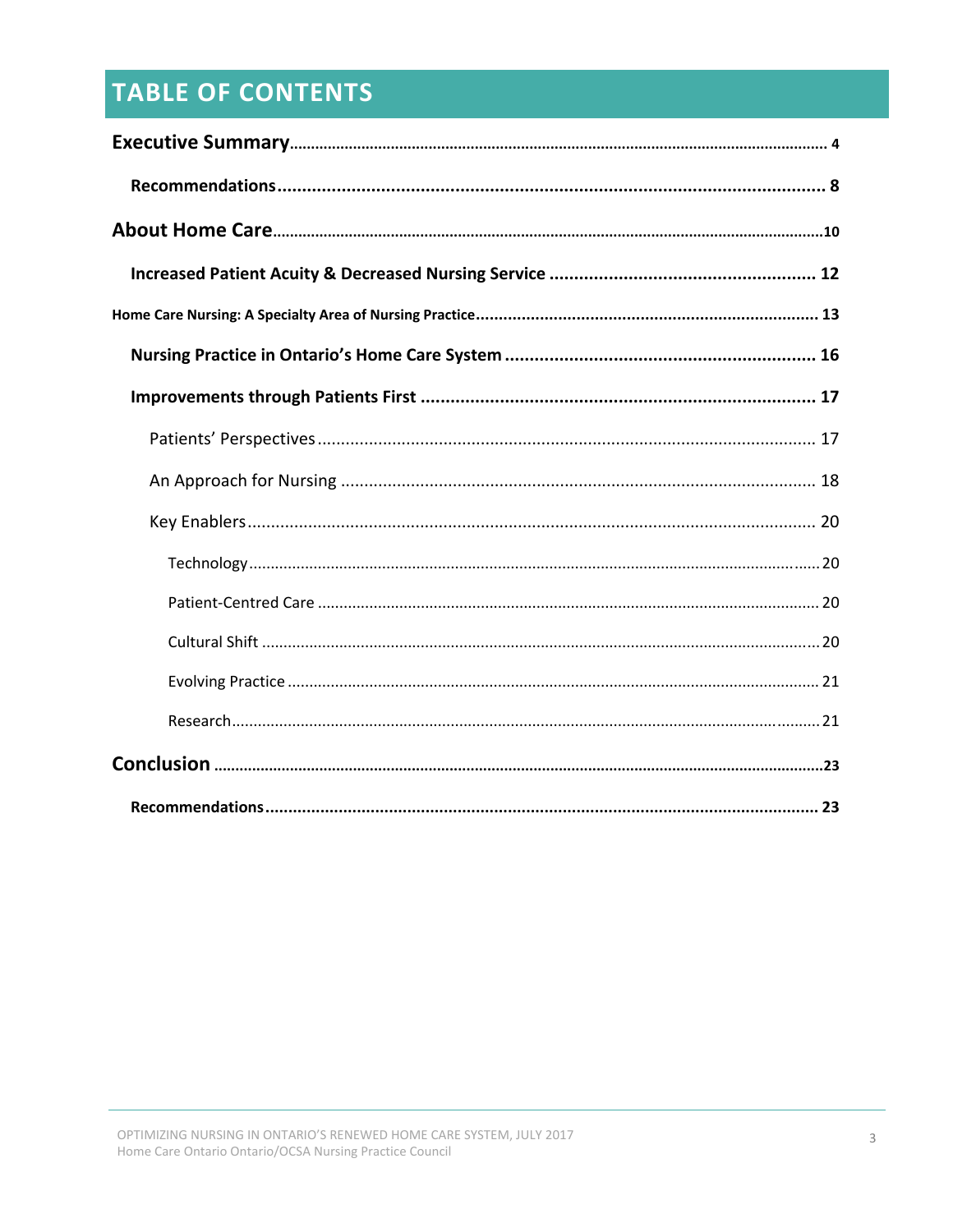## **EXECUTIVE SUMMARY**

Nurses are "globally acknowledged as the linchpin of the health care system".<sup>1</sup> They are skilled practitioners with ever‐increasing responsibilities. "In Ontario, nursing is a profession with two categories – Registered Nurse (RN), which includes Nurse Practitioner (NP); and Registered Practical Nurse (RPN)."2 Both categories of nurses practice within the home care system.

This paper, produced by Home Care Ontario and the Ontario Community Support Association on behalf of their Nursing Practice Council highlights the ways in which the contribution of the frontline home care nurse can be optimized to align with the vision of the Patients First Strategy – "to put people and patients first by improving their health care experience and their health outcomes"<sup>3</sup>. The paper advises that substantial changes must be made to support home care nursing practice in order to achieve best results for patients in the health care system. In particular, as a revised role of 'system navigator' is established for case managers, the home care nurses' role must be fully optimized to assume responsibility and accountability for the management of the episode of home care in the community.



In home care, frontline nurses have risen to the challenge of providing care to an increasingly complex patient population. The needs of patients receiving government‐funded home care in Ontario are rising in levels of complexity and acuity. Patients' needs range from close monitoring for early signs of failure to peritoneal or hemodialysis, chemotherapy, pain management, complex wound treatments and chronic ventilator care. While most patients are elderly, home care nurses<sup>4</sup> must also be knowledgeable and skilled in caring for younger adults and children with similarly complex care requirements.

<sup>3</sup> MOHLTC p5

<sup>1</sup> Alameddine p85

<sup>2</sup> HealthForceOntario

<sup>4</sup> The reference to home care nurse in this paper is, unless expressly stated otherwise, intended to represent knowledge-based professionals regardless of their nursing designation: Registered Nurses, Nurse Practitioners, Registered Practical Nurses.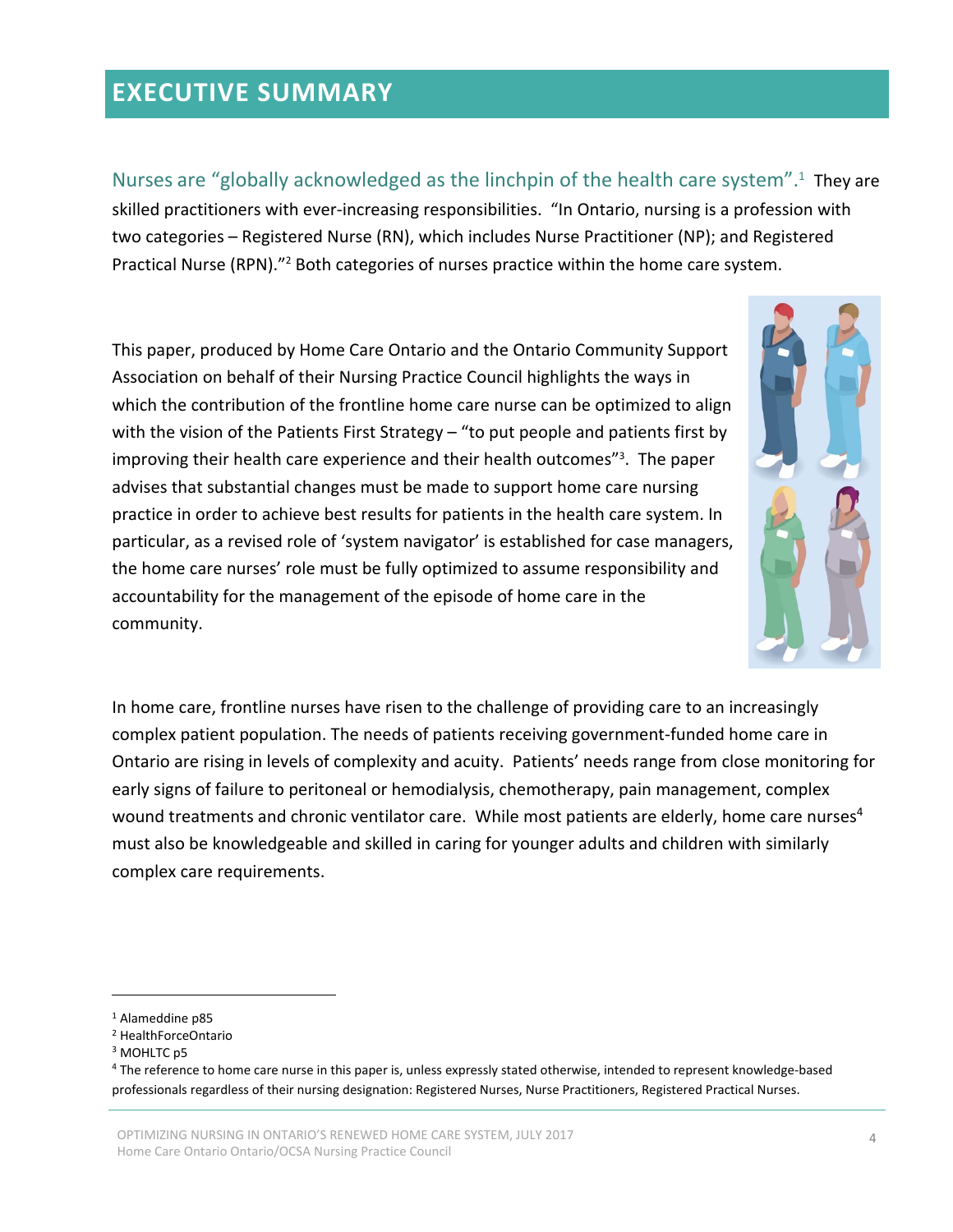The practice of home care nursing is complex, requiring independent decision making, and a diverse knowledge base to manage the care of patients with a broad array of diagnoses across the lifespan and the health‐illness continuum. Home care nurses require competency in technology and the maturity to work confidently and autonomously. Home care nurses practice independently, outside the institutional structure where practitioners generally have faster and easier access to system controls and other staff. They must have general knowledge coupled with specialized expertise in the art and science of nursing practice. The challenge of frontline home care nursing can be enormously stimulating and satisfying. The requisite skills, knowledge and judgment to practice as an expert nurse in the sector requires years of nursing experience, often acquired in nursing settings such as medical, surgical wards and emergency departments.

The frontline home care nurse role requires advanced assessment and evaluation skills, effective communication skills, sound judgement, effective documentation skills, flexibility, critical /creative thinking and self‐direction. Home care nursing is more than a procedural intervention. In fact, unregulated staff and/or family members can be taught to perform a variety of nursing procedures. However, the performance of a skill does not constitute the broad knowledge base required of the nurse. Home care nurses frequently report that their practice has been increasingly eroded by task and discharge‐oriented system priorities.

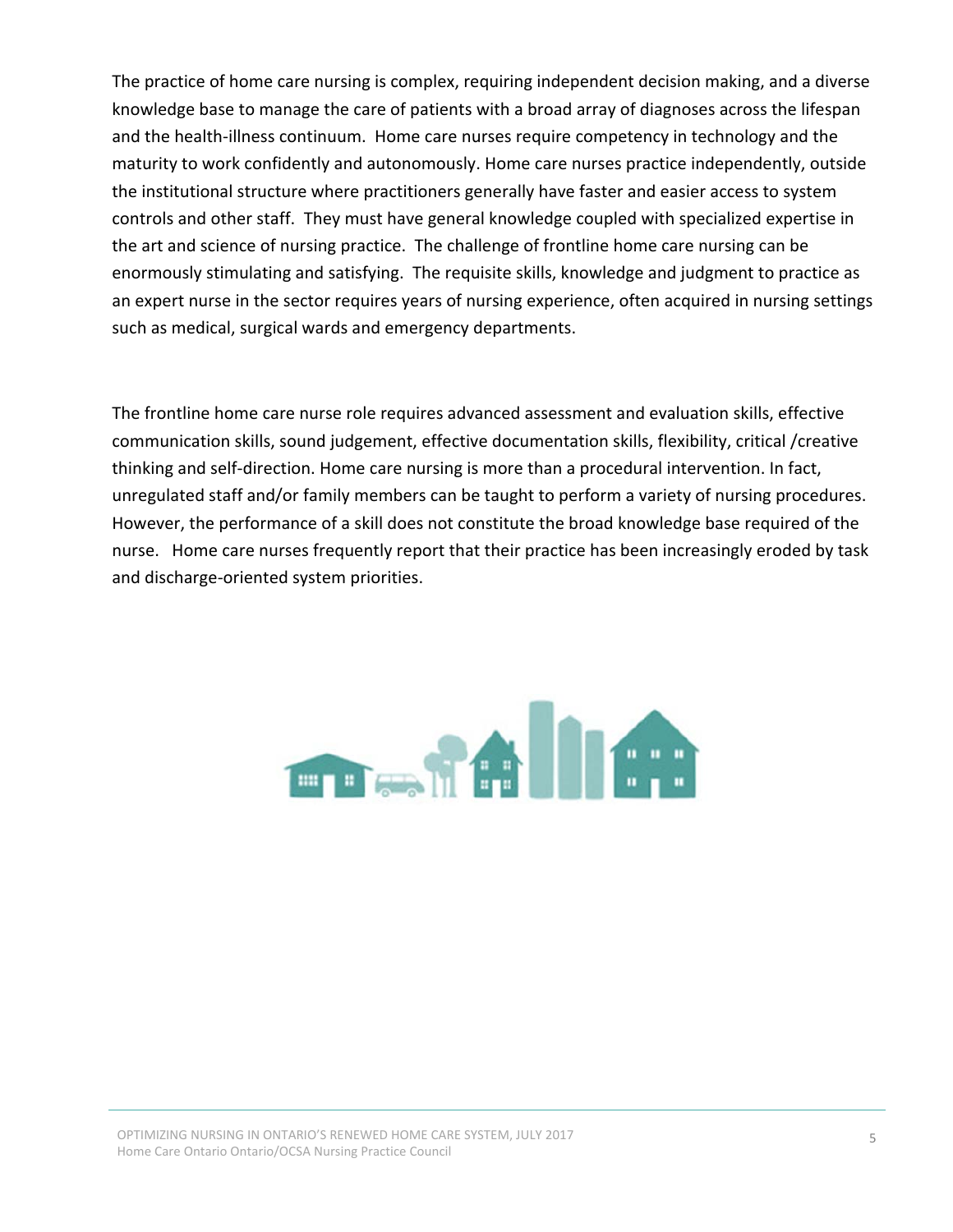From a policy perspective, the Nursing Practice Council agrees that the future role of care coordinators should be redirected to the broader system level within primary care. Care coordinators could provide greatest value to patients with complex health system navigation and/or social support (homelessness, mental health and addiction) needs. Working closely with primary care, care coordinators could be integral to moving the system from reactive health care to proactive interventions that support wellbeing. This changed role would strengthen and leverage the current capacity in the community and create an opportunity for improved outcomes for people and the health system as a whole.<sup>5</sup>



#### <sup>5</sup> RNAO p8

OPTIMIZING NURSING IN ONTARIO'S RENEWED HOME CARE SYSTEM, JULY 2017 Home Care Ontario Ontario/OCSA Nursing Practice Council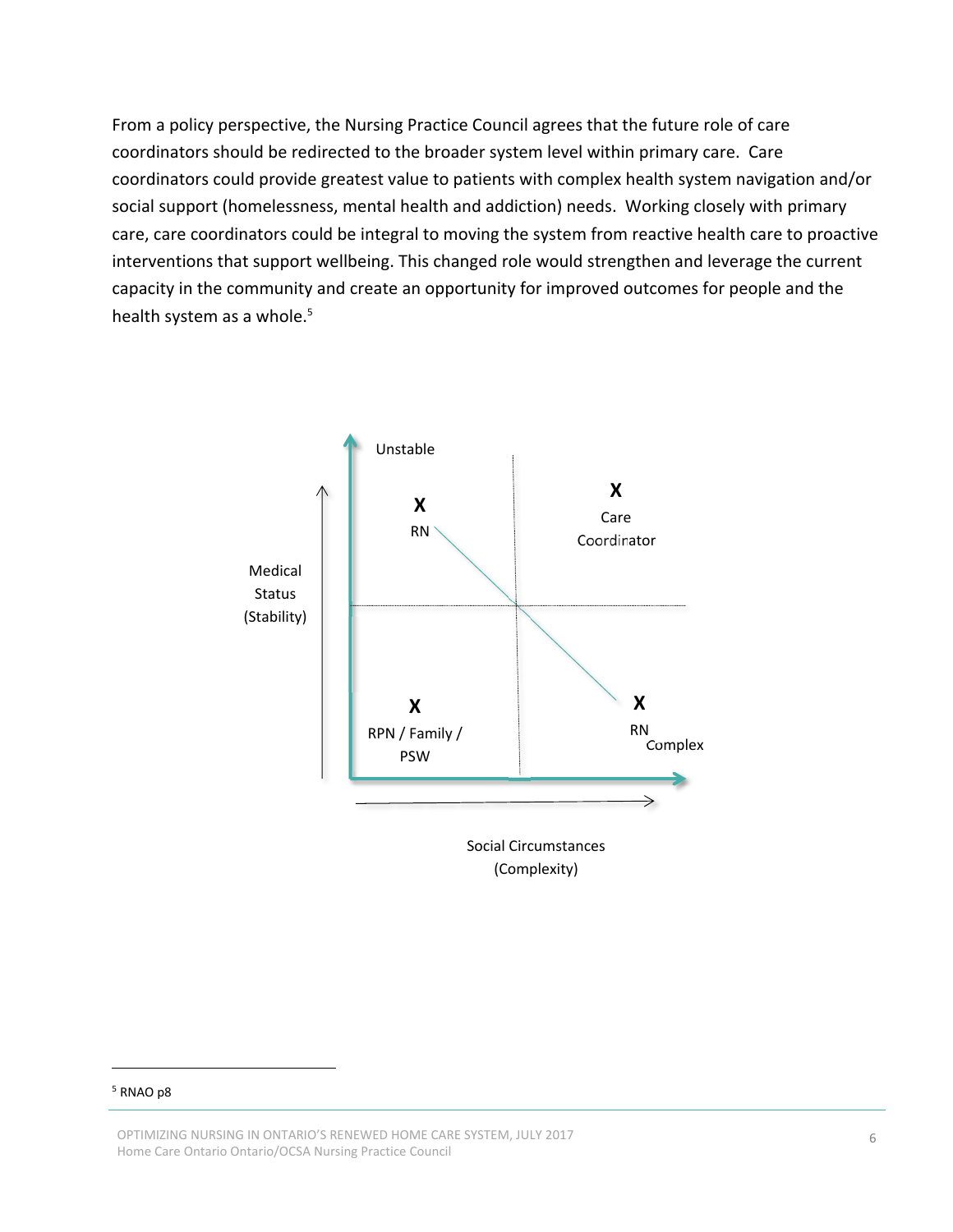Today 94% more publicly funded home care patients have higher needs than in 2008/2009<sup>6</sup> and since that time, the number of patient referrals from hospital has increased 13%.7 Despite this fact, the amount of home care nursing has remained constant. Frontline nursing care in the home has become increasingly task‐oriented and segmented by the most pressing need to process the patient to discharge as quickly as possible. However, home care nurses know that collaborating with the patient and the family to determine a holistic plan of care achieves better patient outcomes, performance and sustainable health system goals.

Patients' perspectives are critical to informing health care delivery and provide valuable insight into the approach for nursing in home care that includes all levels of frontline nurses and the care coordinator. It is this perspective that is central to the recommendations in this paper.



#### <sup>6</sup> OACCAC (2016) p1 <sup>7</sup> OACCAAC Fast Facts

OPTIMIZING NURSING IN ONTARIO'S RENEWED HOME CARE SYSTEM, JULY 2017 Home Care Ontario Ontario/OCSA Nursing Practice Council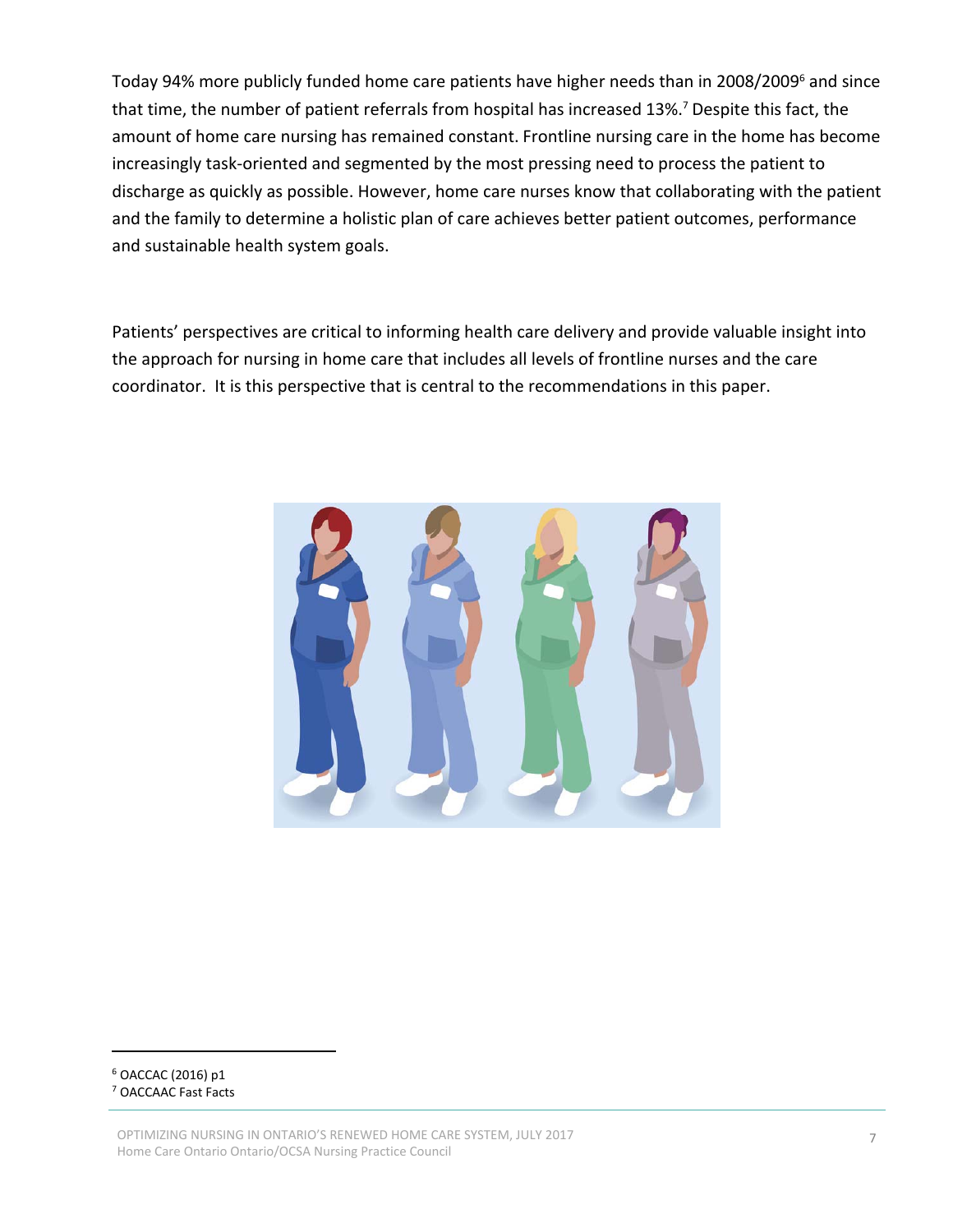#### **RECOMMENDATIONS**

Drawing on interviews from the members of the Council and of each Association, the paper offers a description of what could be achieved to optimize the contribution of nursing within the home care sector for the benefit of thousands of patients receiving care at home every day. To enable the realization of the Patients First vision the following recommendations are made:

**KEY ENABLER: EVOLVING PRACTICE** Home care nurses bring tremendous experience and insight into the delivery of care in the home and community care environment. The broader health care system (e.g. primary care, acute care and ER) and patients and families would benefit from greater clarity about the potential scope and extent of the home care system.

**1.** *Optimize the role of the frontline home care nurse to full scope of practice by identifying and honouring the discrete responsibilities of the home care coordinator and frontline nurse, and at the frontline, clarifying the scope of each level of nurse.*

Optimization of the home care nurse's scope of practice will improve access to care; promote continuity of care and caregiver; and enable positive patient, staff and system sustainable outcomes.

Identifying, clarifying and respecting the distinct roles of the home care coordinator and frontline nurse will reduce duplication of care processes and will bring efficiencies, cost savings and generate increased client/family confidence and satisfaction. Current accountabilities of care coordinators should be naturally transitioned to home care nurses who work more directly with the client and are accountable for care outcomes.

**KEY ENABLER: PATIENT‐CENTRED CARE** Patients and their families are increasingly engaged in their health care and expect client/patient‐centred care, which is respectful of their time, their priorities and of them as people.

### **2.** *Provide for greater frontline home care nurse autonomy and flexibility so the needs of patients in the moment of distress can be addressed.*

Practice to full scope requires policy and funding change that fully supports the autonomy and professional judgment of the home health care nurse. This involves enabling the application of evidence and best‐practice to treat the patient's immediate needs while simultaneously providing for their health promotion, disease prevention and wellbeing. Increased knowledge about nursing

OPTIMIZING NURSING IN ONTARIO'S RENEWED HOME CARE SYSTEM, JULY 2017 Home Care Ontario Ontario/OCSA Nursing Practice Council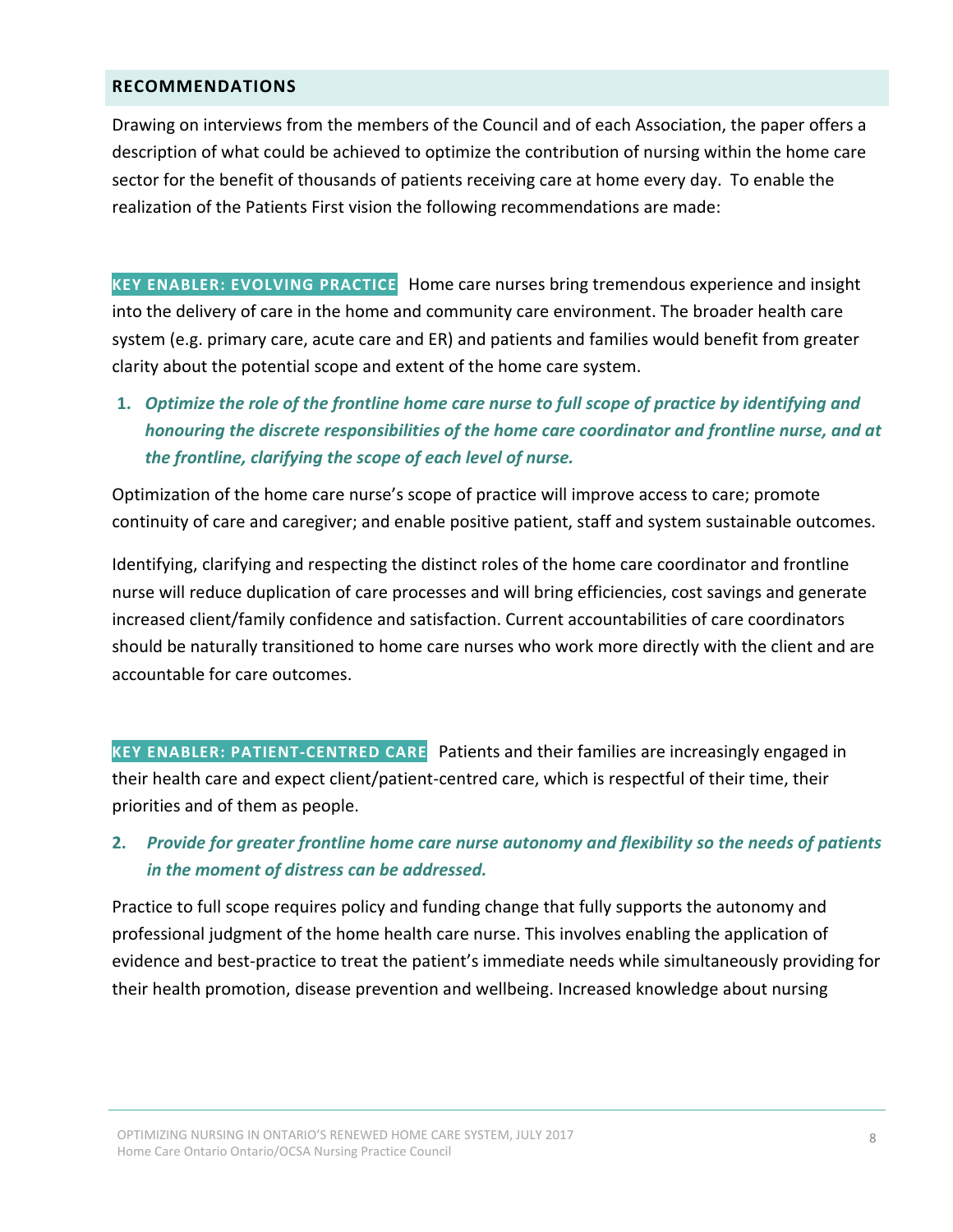practice will complement the evaluation of home care performance through the perspective of patient experience. For example:

- Wound healing/closure time
- Pain control
- Death at location of choice
- Ability to be at home
- Level of patient and family coping
- Well being
- Confidence to deliver self-care

**KEY ENABLER: TECHNOLOGY** Providing health care at home and enabling patients and their families to be more engaged requires investment and implementation of current technology to the sector. Home care nurses at the front line of care must have equal access to up-to-date patient information in order to deliver excellence in nursing care.

## *3. Strengthen the mechanisms for information exchange between all Health Service Providers, including frontline home care nurses, to achieve continuity in approach and seamless, safe care for patients and families.*

The home care sector needs to be resourced with enabling technologies that support timely, direct communications to other members of the health care team, access to, and sharing of patient information, and virtual patient visits in a decentralized environment. The implementation of RN prescribing adds importance to the need for frontline home care nurses to be directly linked to the patient's primary care provider, the emergency department and acute care through access to the electronic medical record.

*4.* **KEY ENABLER: CULTURAL SHIFT** As the health care system naturally evolves from institutionally‐ based acute care to proactive community-based care, the role of the frontline home care nurse in the management of patient care will become even more critical. There must be a concomitant shift to respect and reward the contributions of the home care nursing role. *Improve nurse compensation within the home care sector. Nurses with advanced education and experience are needed to support today's growing, complex home care patient population.*

Improving frontline home care nursing compensation must be achieved through dedicated funding.<sup>8</sup> Whether paid per visit or as a salary, nurses are professionally and intrinsically motivated to provide

<sup>&</sup>lt;sup>8</sup> Wage restraint in Ontario has meant no increases in frontline Home Care Provider bill rates necessary to achieve increased wages.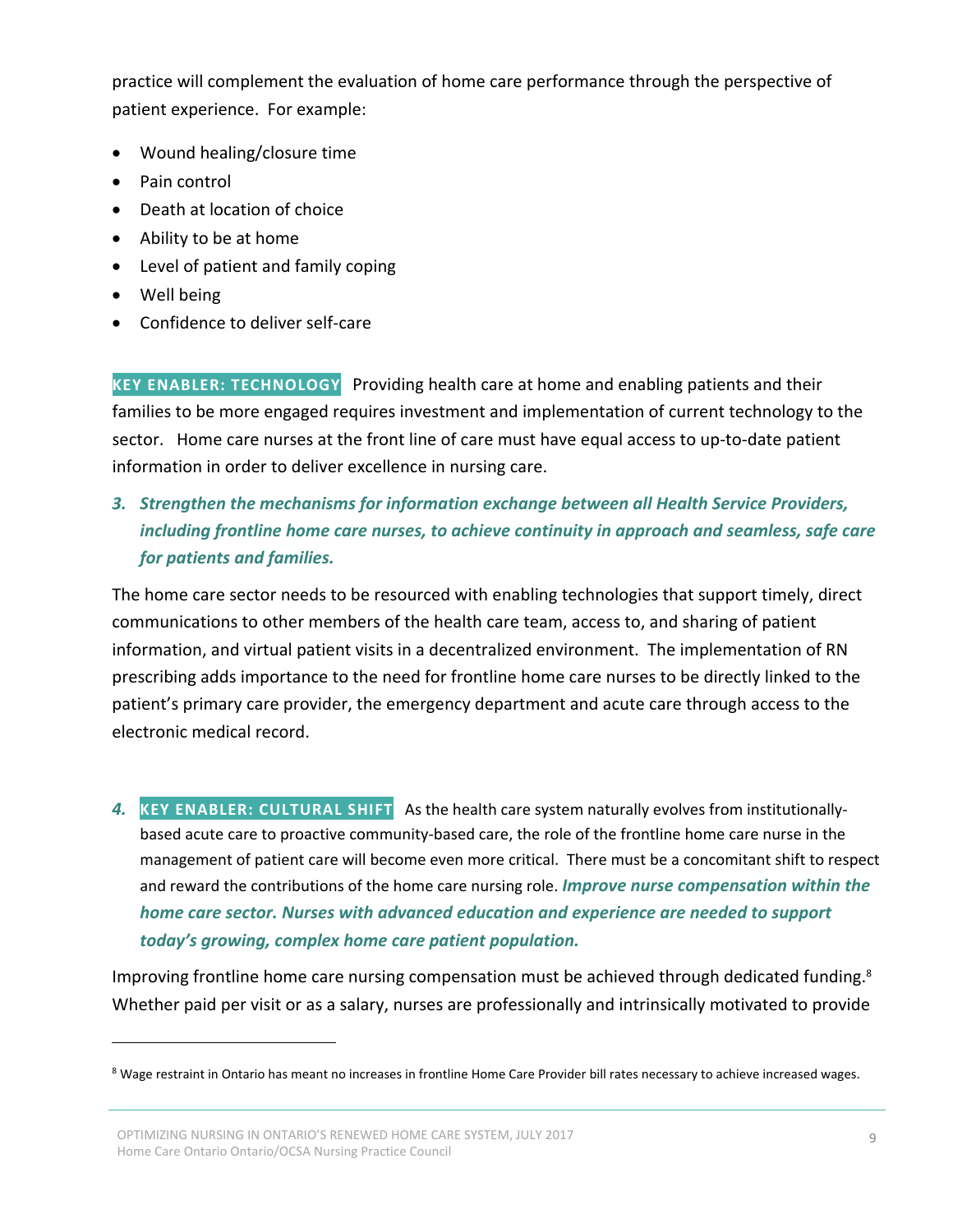safe, ethical and quality care. Nurses must be appropriately compensated to practice to full scope with the level of clinical experience and expertise that is required within the changing home care sector. This expertise includes recognition of the holistic health needs of the patient, including the need for health education and literacy. Funding must be provided that encompasses this critical role as opposed to the current funding method that only rewards the delivery of specific nursing activities (e.g. treatment of a wound). Nurses must also be resourced to mentor and develop members of their teams thus generating the trust, respect and confidence to practice to full scope..

**KEY ENABLER: RESEARCH** Researchers need greater access to the actual lived experience and practice knowledge that currently exists regarding front line home care nursing in the community. Greater access will complement the development of standards and subsequent evaluation of home care performance experience.

### **5.** *Include Home Care Ontario / Ontario Community Support Association Nursing Practice Council as members of the Ontario Quality Standards Committee9***.**

Representation on the Ontario Quality Standards Committee will help to ensure that the potential contribution of front line home care nursing is understood and leveraged so that patients receive the best and most consistent care across the health system.

By providing the right care at the right time by the right provider practicing to full scope, patients will have better clinical outcomes and quality of life. Providers will achieve greater satisfaction. Health system priorities, such as Alternate Level of Care (ALC) reductions, Emergency Department avoidance, enhanced Palliative and End‐of‐Life care and Chronic Disease management will be improved..



<sup>9</sup> See: http://www.hqontario.ca/Evidence‐to‐Improve‐Care/Ontario‐Quality‐Standards‐Committee. Formerly the HQO Integrated Client Care Council.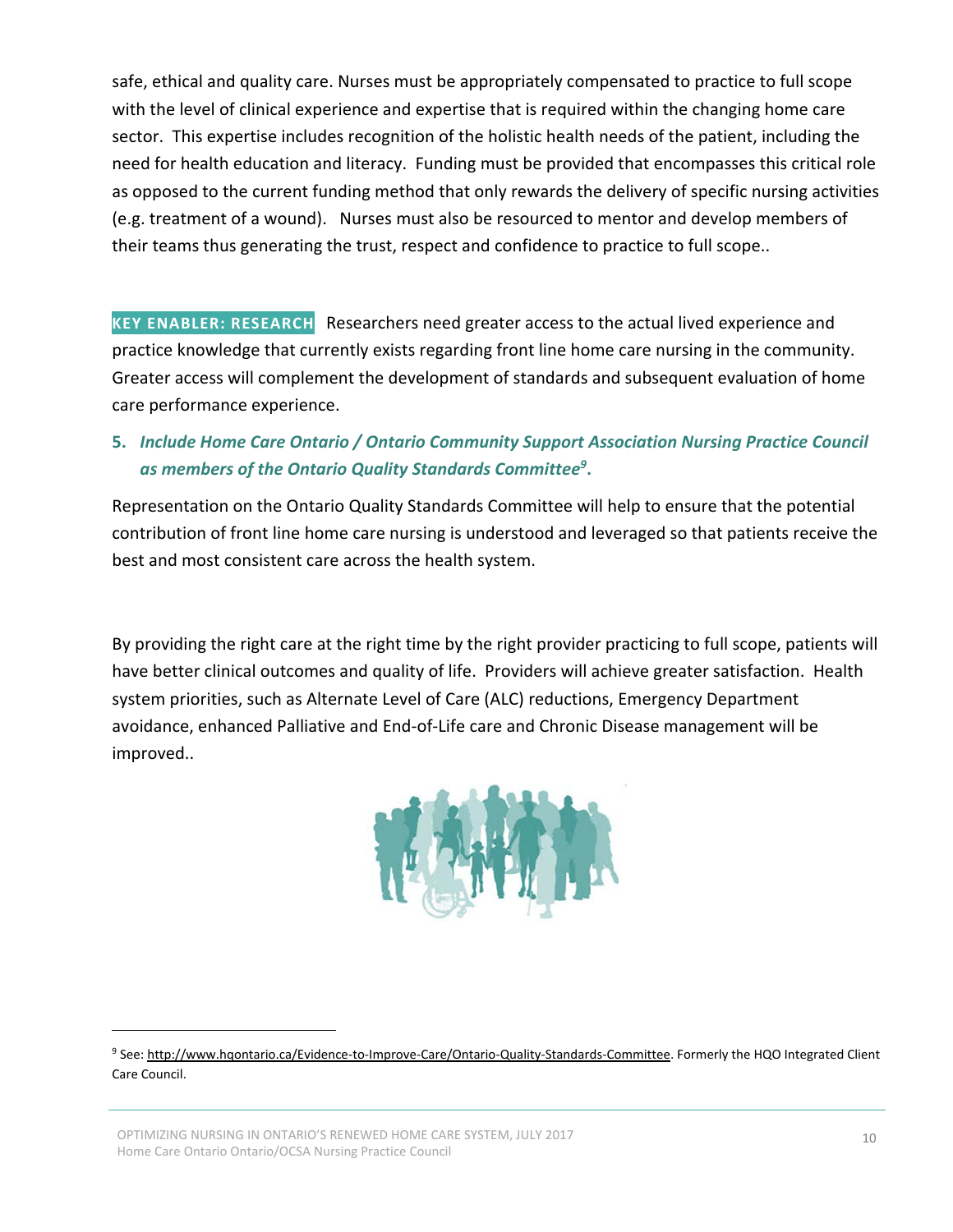## **ABOUT HOME CARE**

Home care is defined as an "array of services, provided in the home and community setting, that encompass health promotion and teaching, curative intervention, end-of-life care, rehabilitation, support and maintenance, social adaptation and integration and support for the family caregiver".10

Services within home care include nursing, personal support/homemaker, therapy (including physiotherapy, occupational therapy, speech language pathology, social work, nutrition/dietetics), medical supplies and equipment. Frontline Home Care Providers that meet high standards of excellence deliver home care in Ontario. These providers are usually incorporated entities, and can be designated as a non‐profit organization, a private corporation, a municipal government or an aboriginal organization

Frontline Home Care Providers work with community support services such as day programs, respite care facilities, volunteer services, meal deliveries and transportation services. Effectiveness and efficiency is achieved when all members of the health care team can collaborate and employ their expertise and experience *at the right time and right place.*



"In Ontario, nursing is a profession with two categories – Registered Nurse (RN), which includes Nurse Practitioner (NP); and Registered Practical Nurse (RPN). Although all nursing students learn from the same body of nursing knowledge, RNs study for a longer period of time – allowing for greater depth and breadth of foundational knowledge; RPNs study for a shorter period of time, resulting in a more focused body of foundational knowledge."11

<sup>10</sup> Canadian Home Care Association

<sup>11</sup> HealthForceOntario

OPTIMIZING NURSING IN ONTARIO'S RENEWED HOME CARE SYSTEM, JULY 2017 Home Care Ontario Ontario/OCSA Nursing Practice Council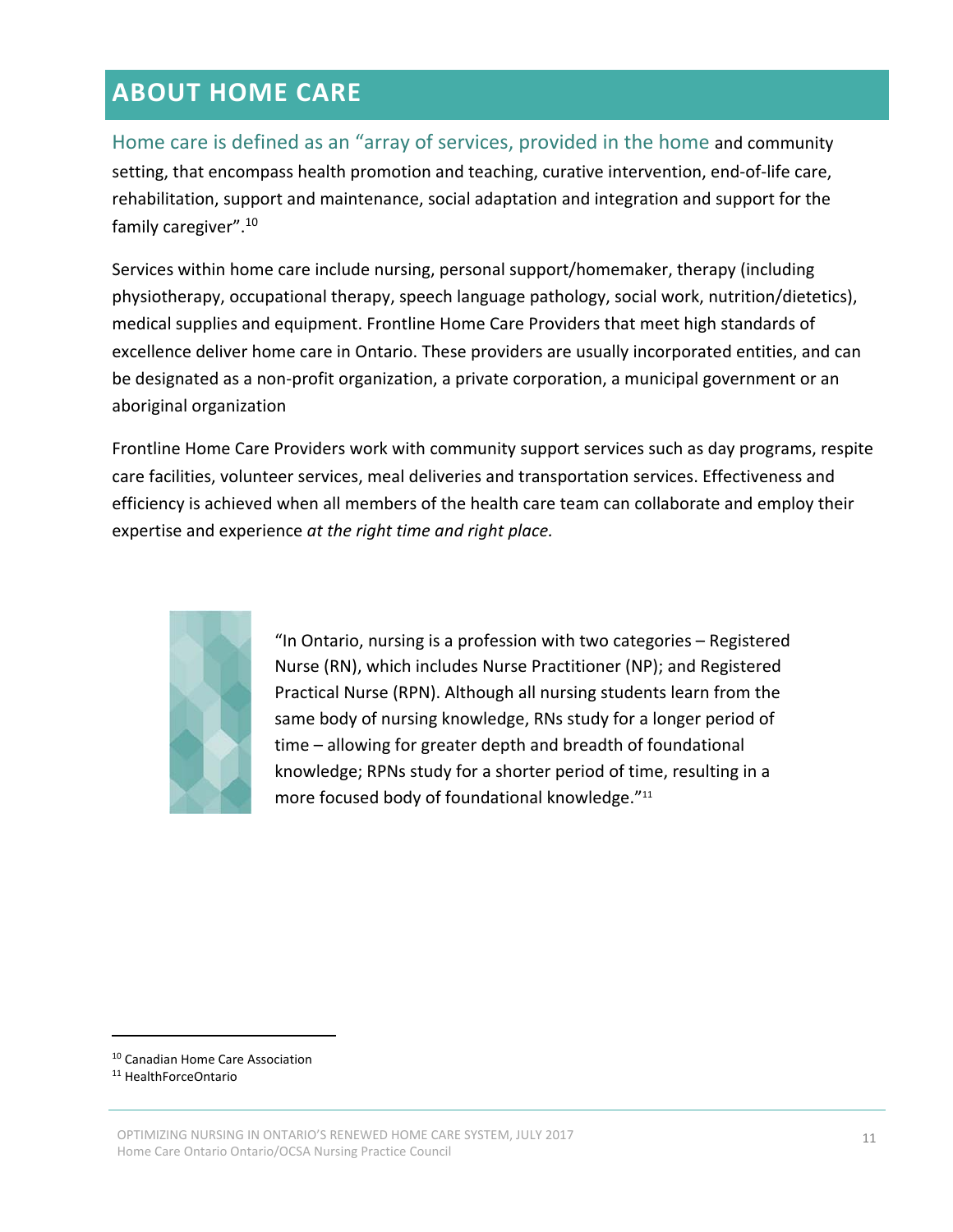Home care is provided through government funding and private pay: out‐of‐pocket, or through insurance benefits. In 2015/16, over 729,000 individuals received home care services<sup>12</sup> - an increase of more than 115,000 in five years. It is also estimated that 150,000 Ontarians privately retain 20 million visits/hours of home care services annually.<sup>13</sup>

#### **INCREASED PATIENT ACUITY & DECREASED NURSING SERVICE**

Since 2010/11, most patients receiving government-funded home care were defined as having "high care needs".14 With increasing pressure to protect hospitals from inappropriate utilization and congestion, publicly funded home care services have been increasingly used to address the needs of post-acute care patients. Home care patient acuity has therefore, increased year over year. In the past five years, there has been an increase of 95.3% more patients with higher needs.<sup>15</sup> The number of patient referrals from hospital has increased 13%.<sup>16</sup> However, the amount of nursing service as a percentage of total service has declined 5%.17 while PSW services have increased 39% with total hours now representing 74% of home care services.<sup>18</sup> There is an impact on patient health, particularly in the elderly, because of this significant shift in the use of health care provider. The presenting symptoms of the elderly are less predictable than the general population. Older, frail adults typically have multiple comorbid conditions and a relatively minor health issue can quickly become complex,requiring careful, skilled, and consistent assessment.

The older and frailer an individual is, the less likely there will be a textbook presentation of any illness. Furthermore, seniors are particularly susceptible to the effect of drugs and the response of the frail elderly to medication is unpredictable.  $1920$ 

Research has shown that "nurse-led health promotion and disease prevention interventions for frail, older home care patients provide greater improvements in health‐related quality of life, compared to usual home care".<sup>21</sup> Improved outcomes for older home care patients with depressive symptoms, which are common but poorly recognized and treated, have been shown to improve through nurseled mental health promotion interventions.<sup>22</sup>

<sup>12</sup> Home Care Ontario

<sup>13</sup> Ontario Home Care Association

<sup>14</sup> OACCAC (2013)

<sup>15</sup> OACCAC

 $16$  Ibid

<sup>17</sup> Home Care Ontario – calculations from tables

 $18$  Ibid

<sup>19</sup> Hogan

<sup>20</sup> Sloan p33

<sup>21</sup> Markle‐Reid (2011) p11

<sup>22</sup> Markle‐Reid (2014)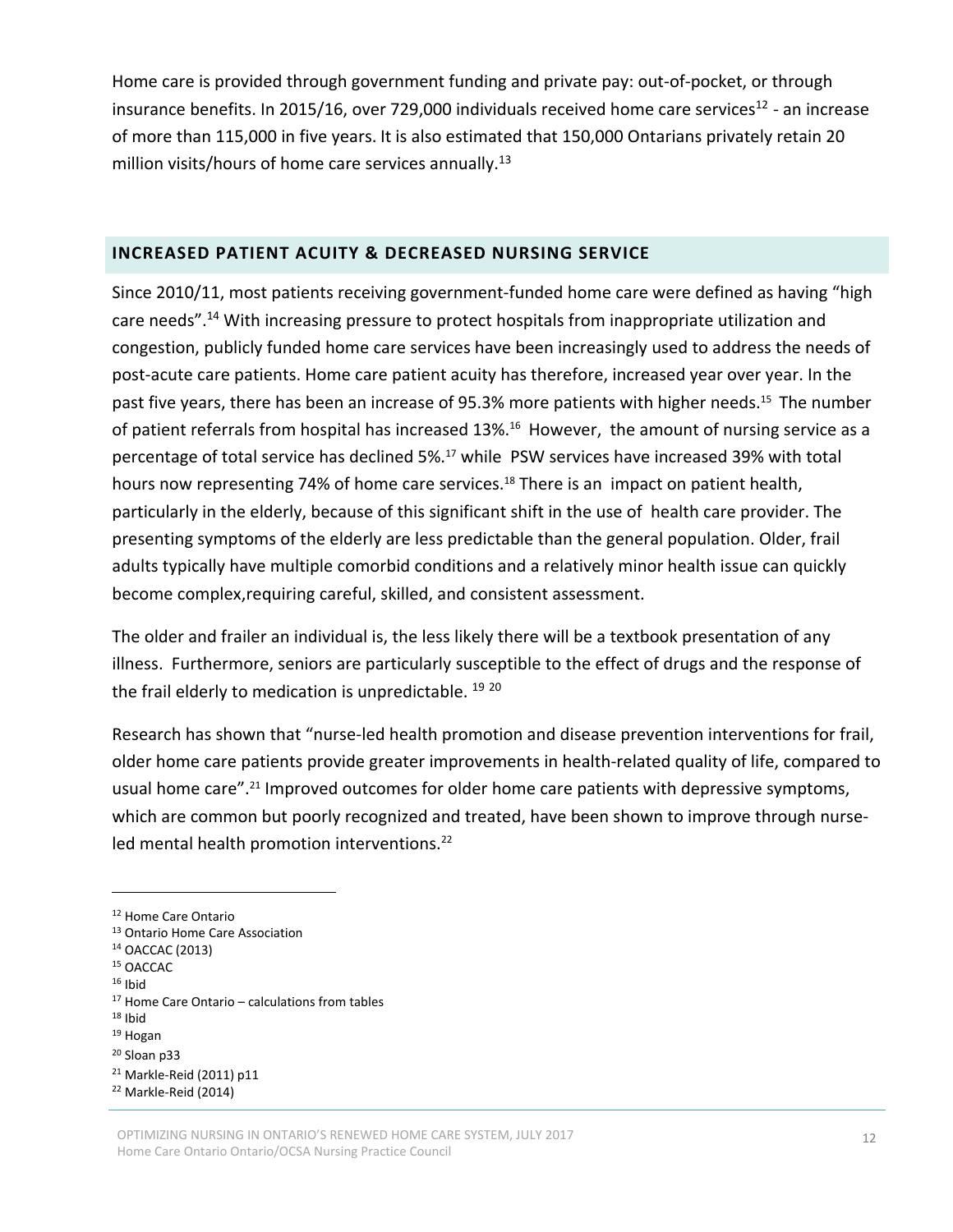# **HOME CARE NURSING: A SPECIALTY AREA OF NURSING PRACTICE**

## As the cornerstone of the health care system, nursing is a critical component of home

care. Frontline home care nursing is a specialized area of nursing practice in which the nurse provides care in the patient's home, school or workplace or other community settings such as home and community clinics. It is a unique field of nursing practice that focuses on the provision of nursing care to acute, chronically ill and well patients of all ages while integrating community health nursing principles that focus on health promotion, environmental, psychosocial, economic, cultural and personal health factors affecting an individual's and family's health status.23

A home health nurse is a community health nurse who:

- Combines knowledge from primary health care (including the determinants of health), public health, nursing and social sciences and blends with the art of nursing
- Focuses on prevention, health restoration, maintenance or palliation
- Focuses on clients, their designated caregivers and their families
- Integrates health promotion, teaching and counselling in clinical care and treatment
- Initiates, manages and evaluates the resources needed for the client to reach optimal well‐ being and function
- Provides care in a home care clinic, the client's home, school or workplace, has a nursing diploma (applicable to RPN) or a degree (a baccalaureate degree in nursing‐RN) and in some cases, has a Master in nursing (RN-EC).<sup>24</sup>



Ontario Minister of Health and Long‐Term Care, the Hon. Dr. E. Hoskins, has announced plans to introduce changes to the Nursing Act in the spring 2017 which expands Registered Nurses' scope of practice to include communicating diagnoses and prescribing medication for their clients. 25

<sup>&</sup>lt;sup>23</sup> Humphrey

<sup>24</sup> Community Health Nurses of Canada p8

<sup>&</sup>lt;sup>25</sup> College of Nurses of Ontario

OPTIMIZING NURSING IN ONTARIO'S RENEWED HOME CARE SYSTEM, JULY 2017 Home Care Ontario Ontario/OCSA Nursing Practice Council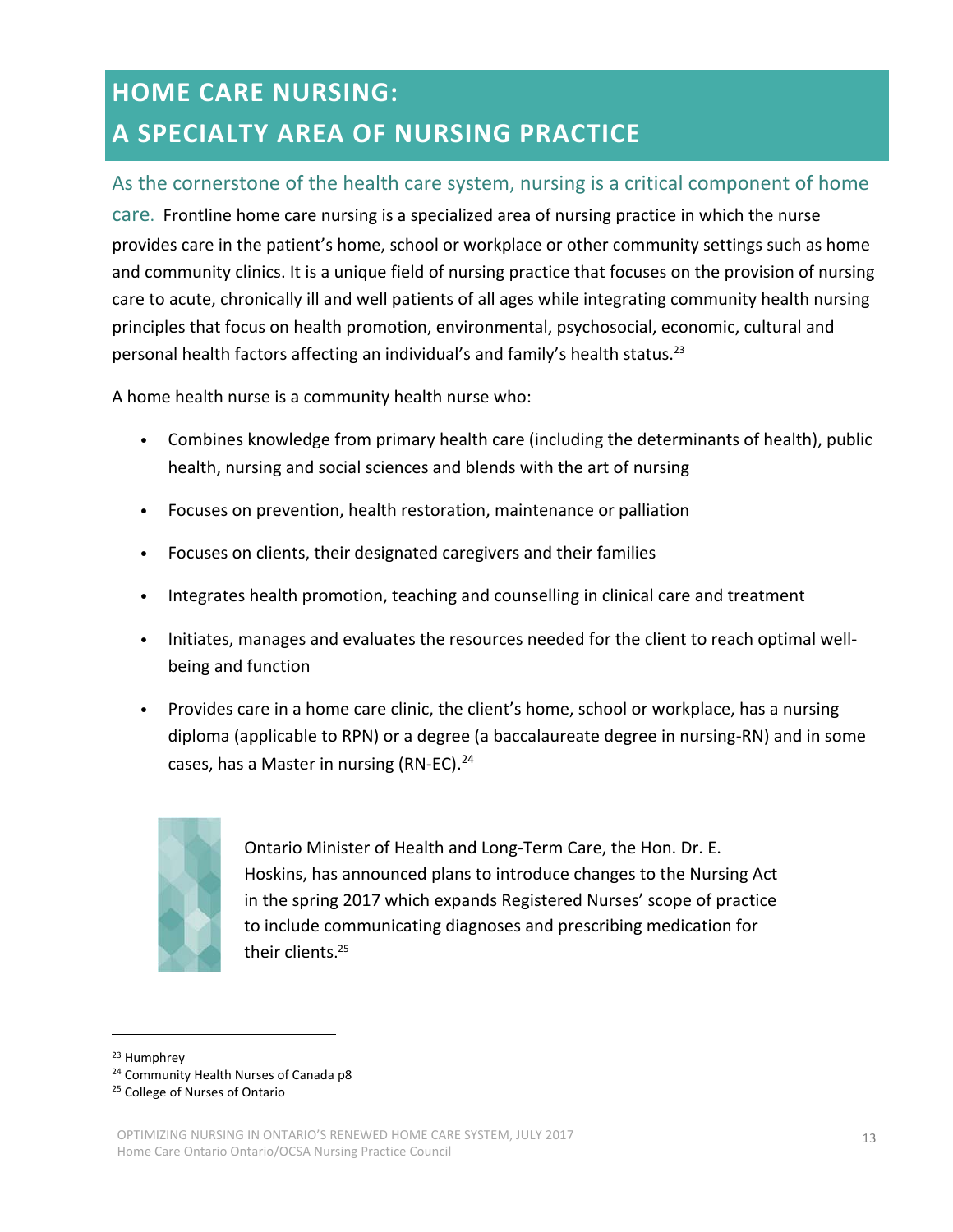In the home setting, the nurse demonstrates caring activities that generate trust and collaboration for both the care of the client and the maintenance of health of the other family members. The nursing process, which serves as a framework to engage critical thinking skills<sup>26</sup>, includes assessment, nursing diagnosis, planning for care, intervention and evaluation. These processes should not be considered linear<sup>27</sup> and are often more complex in the home given the nature of the setting, the additional variables influencing the client and the family, and the need for integration of community health nursing concepts.

The intervention, or implementation step, is where home care nursing in home care has, due to constraints, been reduced as reflected by discrete time limitations and task‐specific referrals. The critical step of evaluation has been almost eliminated in the expectation of funders for focused task‐ orientated functions only. The result is a potential failure to recognize patient needs and changing health status in the patient. Home care service delivery is based on quality and best-practice by nurses who are enabled to be able to practice to the full scope of the profession, for the benefit of their patients.

The foundations of home health nursing include: 1) health promotion, and 2) illness prevention and health protection.<sup>28</sup> The elements of home health nursing that are central to practice are:

- Assessment, Monitoring and Clinical Decision Making
- Care Planning and Care Coordination
- Health Maintenance, Restoration and Palliation
- Teaching and Education
- Communication
- Relationships
- Access and Equity
- $\bullet$  Building capacity.<sup>29</sup>

<sup>26</sup> Martin

<sup>27</sup> Martin

<sup>28</sup> Community Health Nurses of Canada p12

<sup>29</sup> Community Health Nurses of Canada p8

OPTIMIZING NURSING IN ONTARIO'S RENEWED HOME CARE SYSTEM, JULY 2017 Home Care Ontario Ontario/OCSA Nursing Practice Council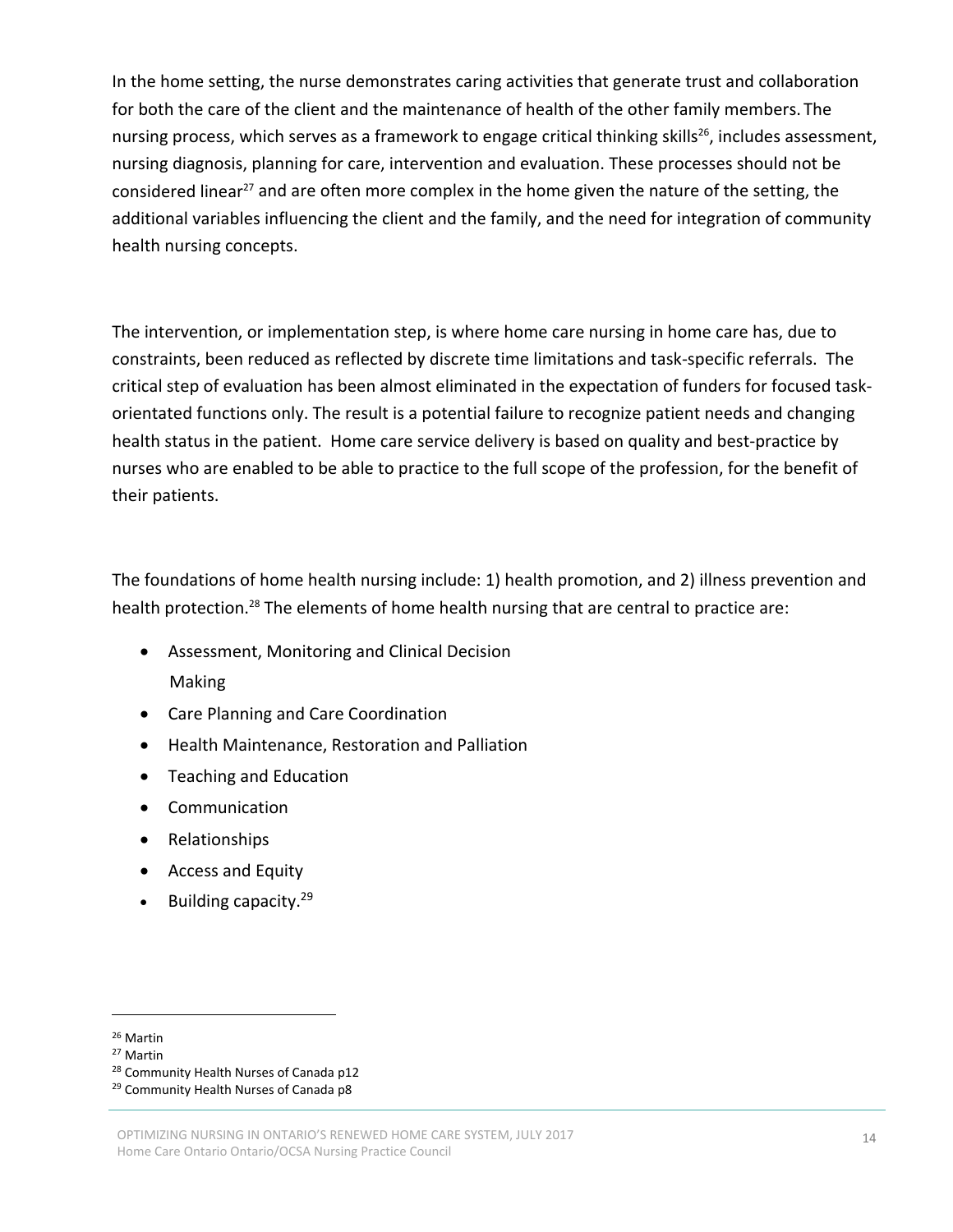Employer leadership and investment, coupled with nursing skill, technology, skill and employer support has evolved so that procedures previously provided in the hospital setting are now routinely provided home:

• Dialysis

- Pain & symptom
- Infusions peripheral and central
- management • Palliation
- Wound management
- And much more.

The home care nurse role requires advanced assessment and evaluation skills, effective communication skills, sound judgement, effective documentation skills, flexibility, critical/creative thinking and self‐direction. This requires years of experience, ideally in medical, surgical and emergency departments. Home care nursing practice is complex, requiring independent decision‐ making and a diverse knowledge base. The nurse needs to work with and rely on the other members of the health care team while operating in a decentralized environment.



OPTIMIZING NURSING IN ONTARIO'S RENEWED HOME CARE SYSTEM, JULY 2017 Home Care Ontario Ontario/OCSA Nursing Practice Council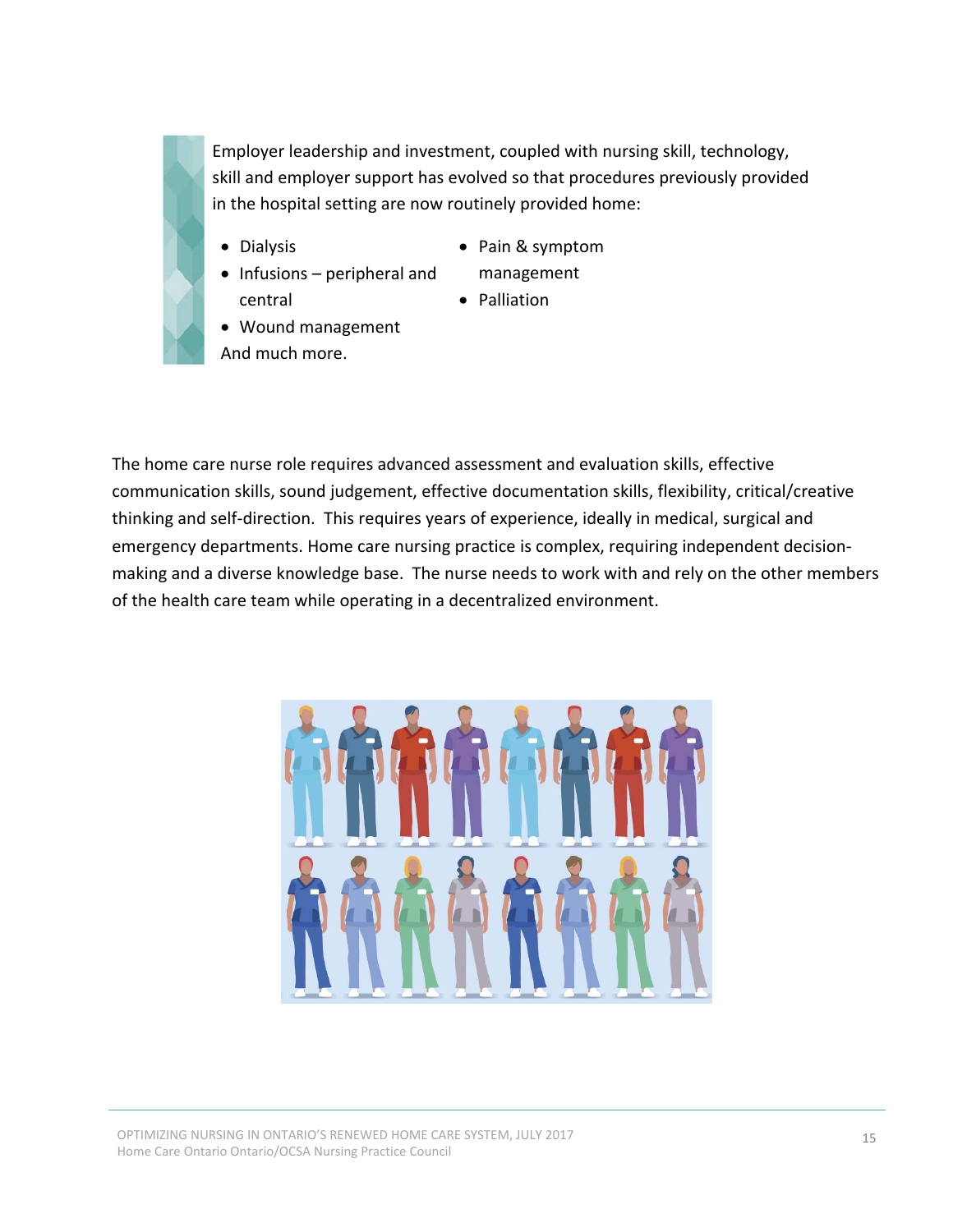#### **NURSING PRACTICE IN ONTARIO'S HOME CARE SYSTEM**

An efficient and effective home care system appropriately utilizes and integrates all members of the team to achieve value and to assist Ontarians who wish to receive care at home. Providing the full array of home care services, including access to physicians, nursing, therapies, community pharmacists and personal support is essential to support good health outcomes for patients. Each interdisciplinary member has a unique body of knowledge and scope of practice, which must be respected and leveraged to maximize their effectiveness for patient care.



In one jurisdiction, frontline home care nurses, care coordinators, and discharge planners are beginning to work more collaboratively, hosting virtual huddles to update on patients and their care plans. This helps to build trust and clarity to support smooth and successful transitions to the home.

Within the current government‐funded home care system, a care coordinator determines access to service and monitors the frontline home care nurse performance within a plan of care. The nurse is answerable to his/her employer and professionally accountable for direct clinical care provided to the patient. The nurse must apply clinical expertise and know when to seek guidance and/or consult with other members of the health care team. Employers have enabled frontline home care staff's access to others through the provision of smartphones. However, currently, the care coordinator, who may not be a nurse, has assumed the role of primary point of contact between other members of the health care team, which results in the frontline care delivery clinicians (nurses, doctors, therapists, pharmacists, PSWs) being reliant on second hand information. This lack of access to 'real‐ time' information can place patient care at risk. Home care nurses at the front line of care must have equal access to up-to-date patient information in order to deliver excellence in nursing care. Role differentiation between care coordinators and frontline nurses would also enhance patient care.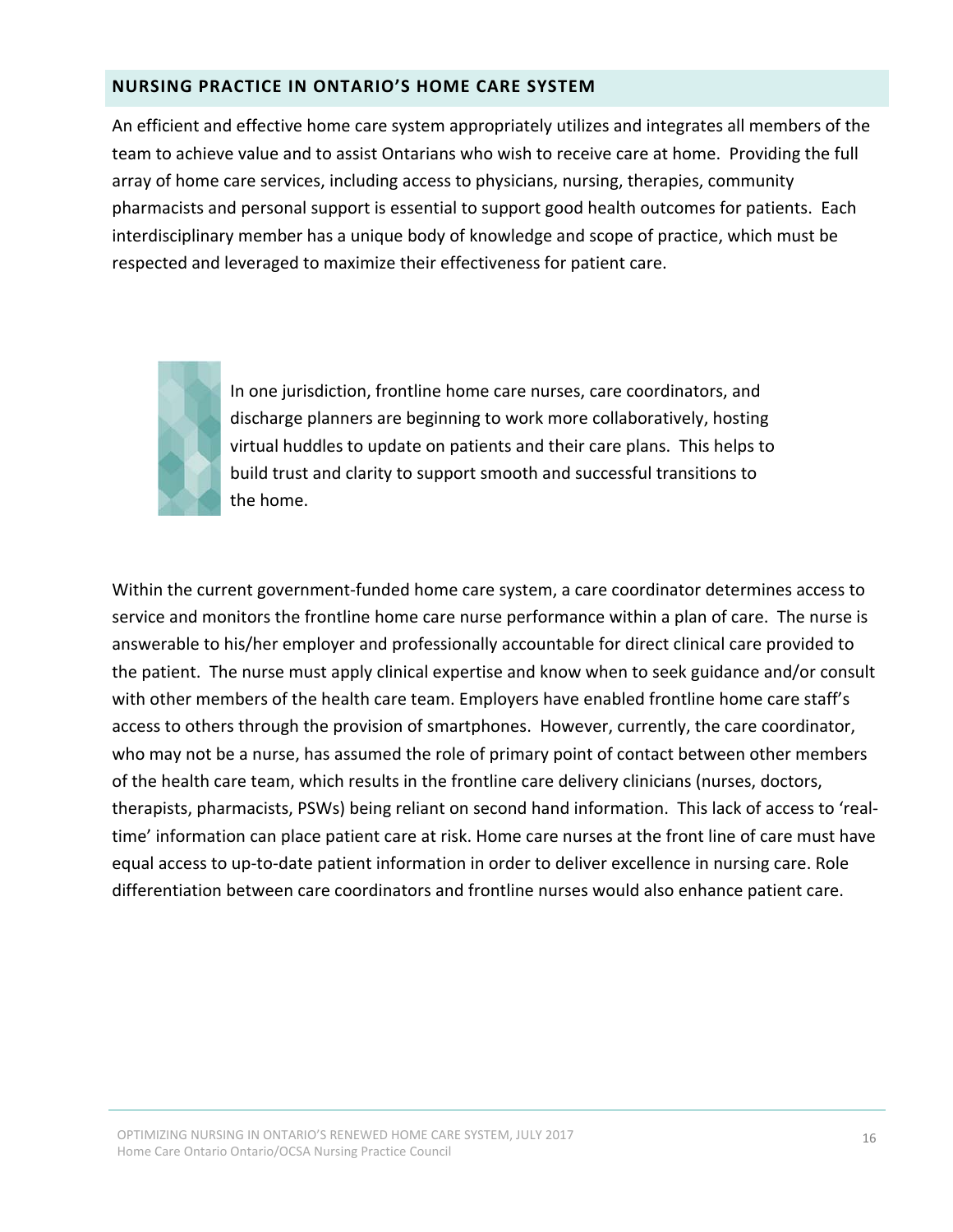#### **IMPROVEMENTS THROUGH PATIENTS FIRST**

Home care is uniquely about patients first. Care is provided in the patient's home and frontline home care nurses are skilled in working with patients as 'guests' in the setting of care. Working with patients unlocks the potential for better health outcomes and is the key to addressing the system issues in the home care sector.

#### **PATIENTS' PERSPECTIVES**

- $\triangleright$  A key underlying principle of home care service delivery is that patients must have confidence in their care team, believe that they are competent, that they are providing best care and that they are equipped with the best equipment, supplies and technologies. A system that optimizes the nurse's decision‐making and time with the patient, enhances patient and families' confidence in the system.
- $\triangleright$  Patient and families need to know that their nurse will be available to them when needed based on patient need, best practice and system requirements.
- $\triangleright$  Family caregivers will typically take on more responsibility than they can manage for care in the home. Research has shown that caregiver distress in Ontario is on the rise<sup>30</sup>, doubling from 15.9% in 2009/10 to 33.3% in 2013/1431. Identification of potential burnout and supporting families through telephone, virtual and in‐person services will enable them to cope longer at home and avoid having to go to the ER or another setting for care.
- $\triangleright$  Patients and families have reported that they cannot understand or tolerate duplication and redundancies of assessments, care and other processes that should be streamlined through effective communication and collaboration by the home care team.
- $\triangleright$  Conversely, when health and social issues become medically or socially complex, a broader system coordinator is required to help to access the resources and decisions necessary for social/medical intervention. Recognizing and respecting variations in patient need is critical to the amount and nature of care coordination provided through the health system.

<sup>30</sup> Hirdes <sup>31</sup> Health Quality Ontario

OPTIMIZING NURSING IN ONTARIO'S RENEWED HOME CARE SYSTEM, JULY 2017 Home Care Ontario Ontario/OCSA Nursing Practice Council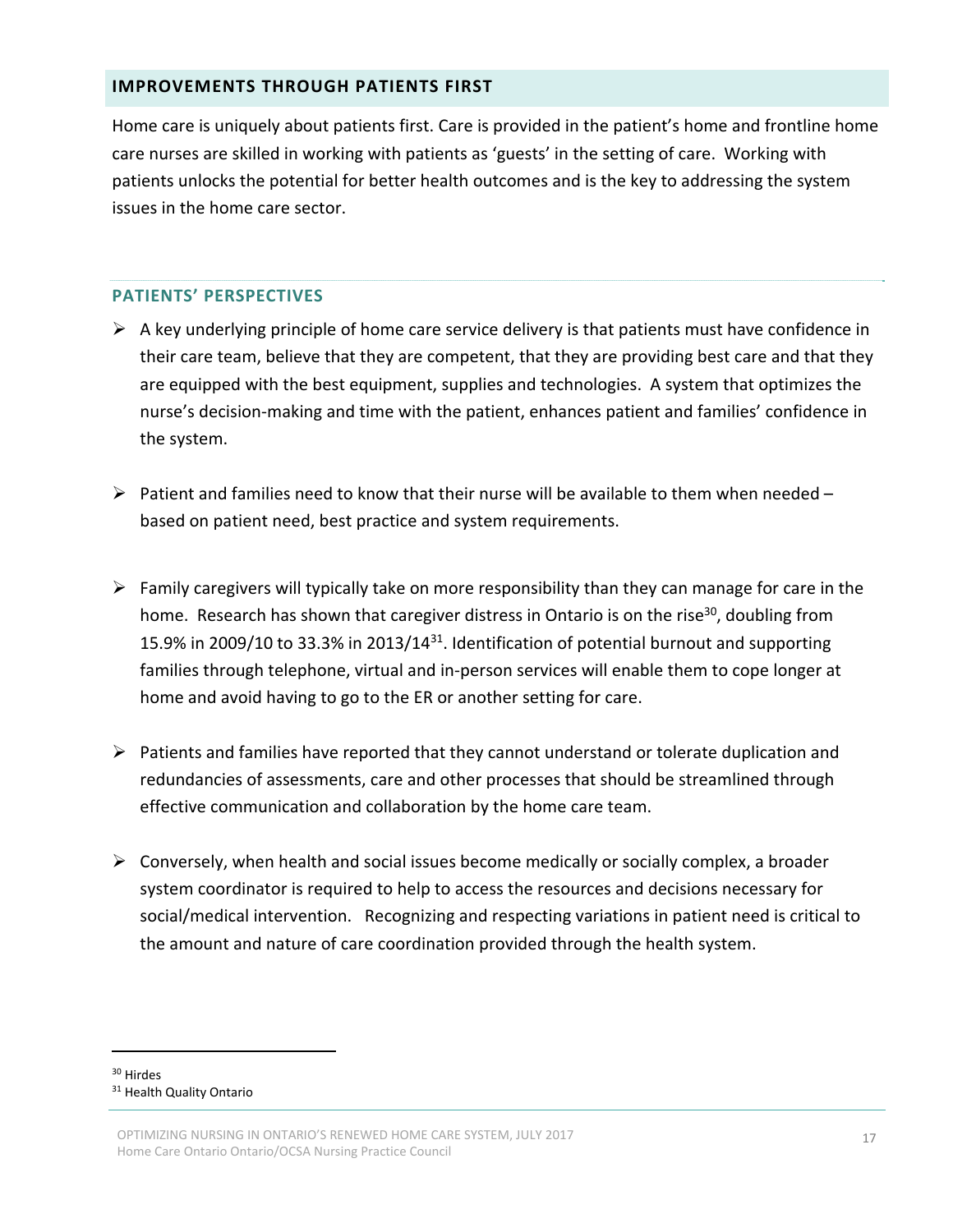#### **AN APPROACH FOR NURSING**

Nurses are well trained and professionally accountable. They need the latitude to do their work – to assess, treat and safely transition the person to self‐care or other care setting. This involves gaining the confidence, trust and respect of the patient and their family.

Registered Nurses (RNs) can determine when to involve a RPN and/or delegate to unregulated care – either a PSW or family caregiver. Home care nurses can pre-empt problematic issues by simply calling the patient to follow‐up on teaching and to ensure adoption of new protocols.

Patients that are medically unstable and have socially complex issues benefit from the broader health care team and will often benefit from the expertise of a case manager or care coordinator.



Five per cent of Ontarians have such complex needs that their health care costs account for 65 per cent of provincial health care costs.32

In this role, the care coordinator is an expert in accessing services and supports to address the social determinants of health that are negatively impacting a person's physical health. Embedded within primary care, nurse coordinators function in a complementary role proactively addressing issues that place the person at risk and creating an opportunity for improved outcomes for people and the health system.<sup>33</sup>

<sup>32</sup> Wodchis <sup>33</sup> RNAO p8

OPTIMIZING NURSING IN ONTARIO'S RENEWED HOME CARE SYSTEM, JULY 2017 Home Care Ontario Ontario/OCSA Nursing Practice Council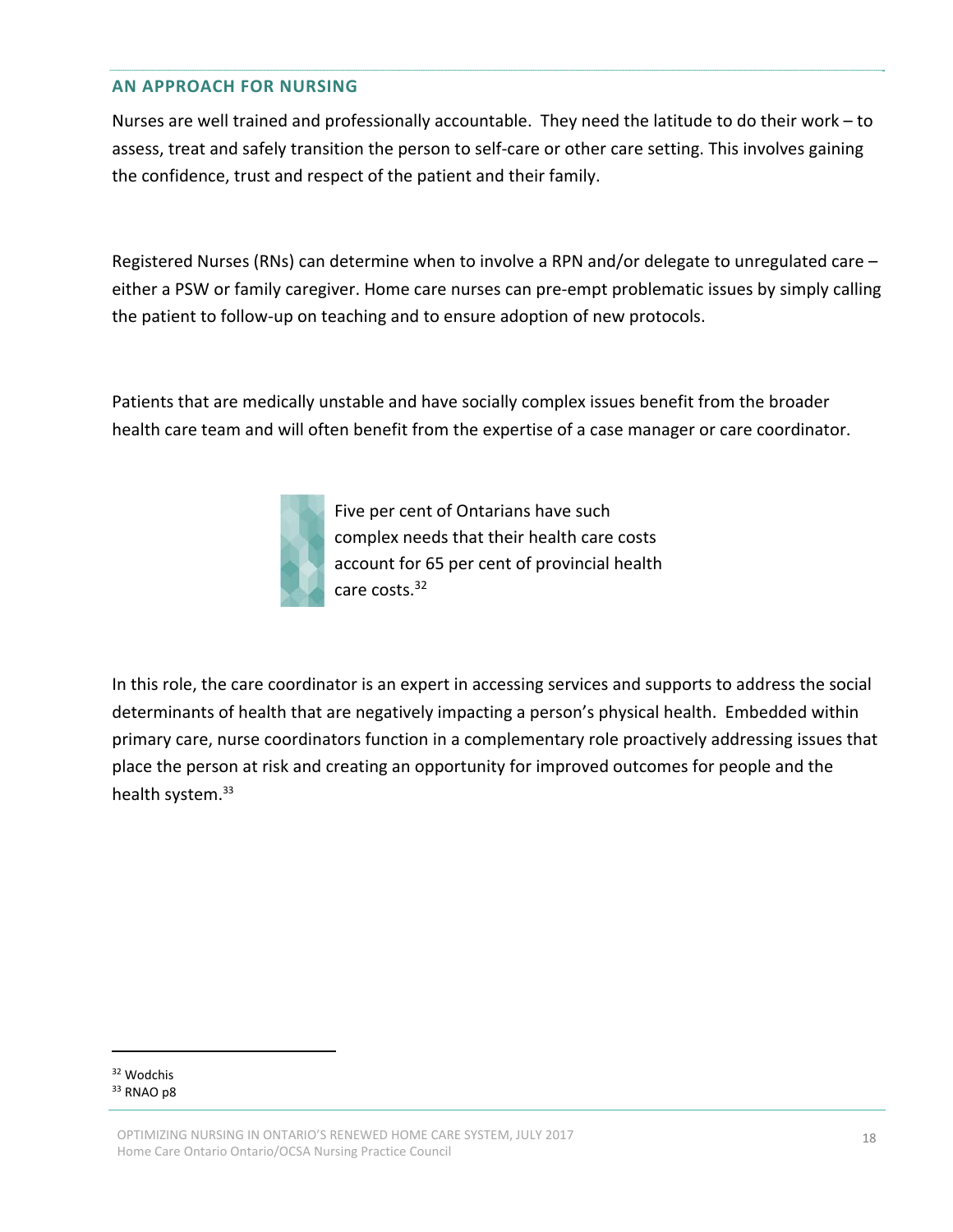The role of the care coordinator as the "quarterback" for those with complex needs has not been well defined and in the absence of a well described function there has been an unnecessary overlap of nursing intervention at the frontline. Nursing is central to the role of the broader system care coordinator which must be clearly defined to better serve patients. The figure below provides a high-level illustration of the nursing practice continuum and the relationship between stability of medical status and complexity of social need.



(Complexity)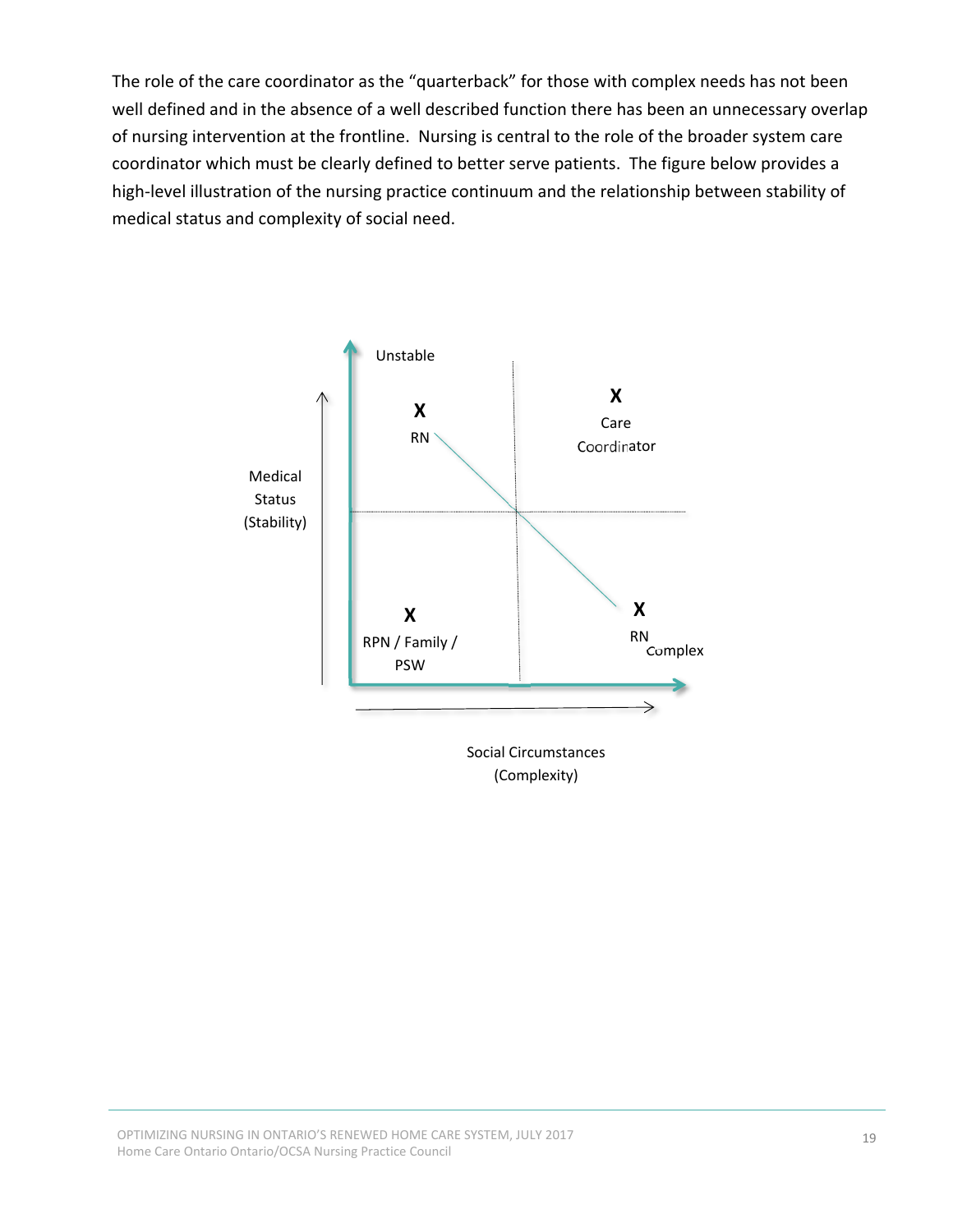#### **KEY ENABLERS**

#### **TECHNOLOGY**

The paradigm of providing health care at home and enabling patients and their families to be more engaged requires investment and implementation of technology to the sector. There is ample evidence to show that patients are open to having their caregivers leverage technology that supports better communication, coordination and collaboration and enables an evidence‐informed approach to care in the home.

#### **PATIENT‐CENTRED CARE**

Patients and their families are increasingly engaged in their health care and demanding client/patient ‐centred care – care that is respectful of their time, their priorities and of them as people. Many have a passion and a commitment to keep loved ones at home. It is expected that health system providers embed client and family centre care into all aspects of their services. This aligns with the professional practice of the frontline home care nurse who must be able to apply the nursing process to patient care and use a strength‐based approach to care planning and interventions.

#### **CULTURAL SHIFT**

Building on the evolution of health care from reactive treatment to proactive collaborative care requires a willingness to trust and respect the contributions of all members of the team. Within home care, there is a need to organize care delivery in ways that are complementary and are based on mutual trust and respect. A willingness to mentor and support best practice must underpin care delivery. This would result in less system fragmentation and more team work with and across organizations and result in better patient experience.



Frontline Home Care Providers, all of whom have third party validation for the calibre of their services, many of them achieving exemplary recognition, are equipped to be accountable for the services and expertise of their staff.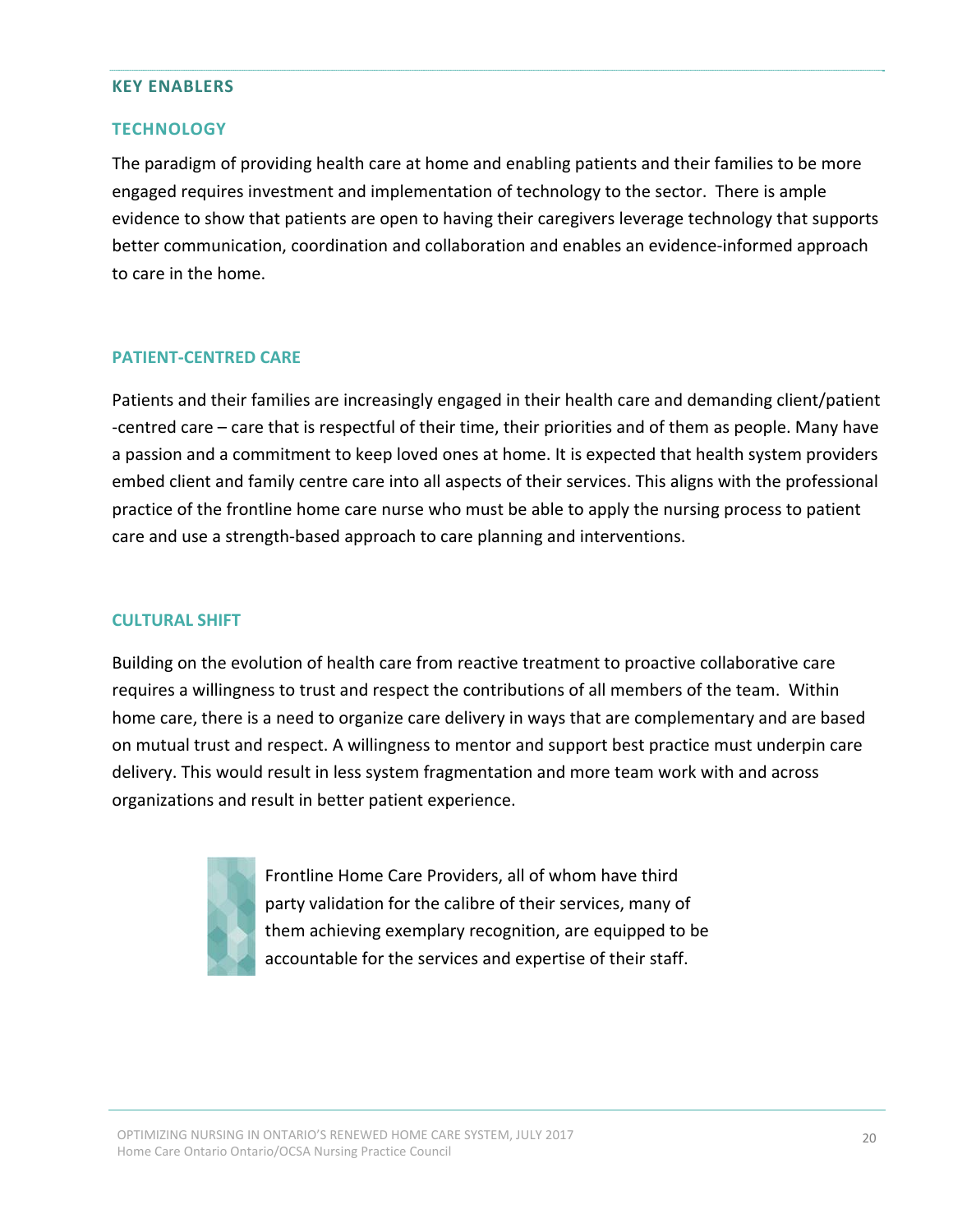#### **EVOLVING PRACTICE**

Home care nurses bring tremendous experience and insight into the delivery of care in the home and community care environment. The broader health care system (e.g. primary care, acute care and ER) and patients and families would benefit from greater clarity about the potential scope and extent of the home care system.

Within home care, nurses need access to and the ability to provide evidence informed care. The Home Care Ontario / Ontario Community Support Association Nursing Practice Council should be strengthened and resourced to inform frontline home care nursing practice provincially. This group should participate on the Ontario Quality Standards Committee so that consistency for patients and families can be achieved across the health system and across all LHINS.

It is also important to build nursing competence in delegation and oversight of unregulated providers. This skill is becoming more important as remote monitoring and virtual assistance in care is increasingly possible. Frontline Home Care Providers are responsible to institute nursing practice leaders who establish criteria for care and levels of staff consistent with the expectation of the College of Nurses of Ontario.

#### **RESEARCH**

Nurses function as members of the health care team and yet the benefits are sometimes difficult to quantify. More specific research is required on the home health care context and the impact to nurses and nursing. More research on the benefits to patients is also required. While patient outcomes reflect the work of the health team across an episode of care, the data from indicators pertaining to nursing practice, such as HOBIC<sup>34</sup>, need to be studied. Evidence that increases the understanding of the contribution of nursing will help to prevent the potential slide to delegated task based care.

<sup>&</sup>lt;sup>34</sup> Health Outcomes for Better Information and Care (HOBIC) was a project that introduced a systematic, structured language to patient assessment and documentation, in acute care, complex continuing care, long‐term care and home care. The project ended in March 2016. The data can be examined for real-time information about the effect of nursing care on patients; levels of staffing; and, the effectiveness of the system.

OPTIMIZING NURSING IN ONTARIO'S RENEWED HOME CARE SYSTEM, JULY 2017 Home Care Ontario Ontario/OCSA Nursing Practice Council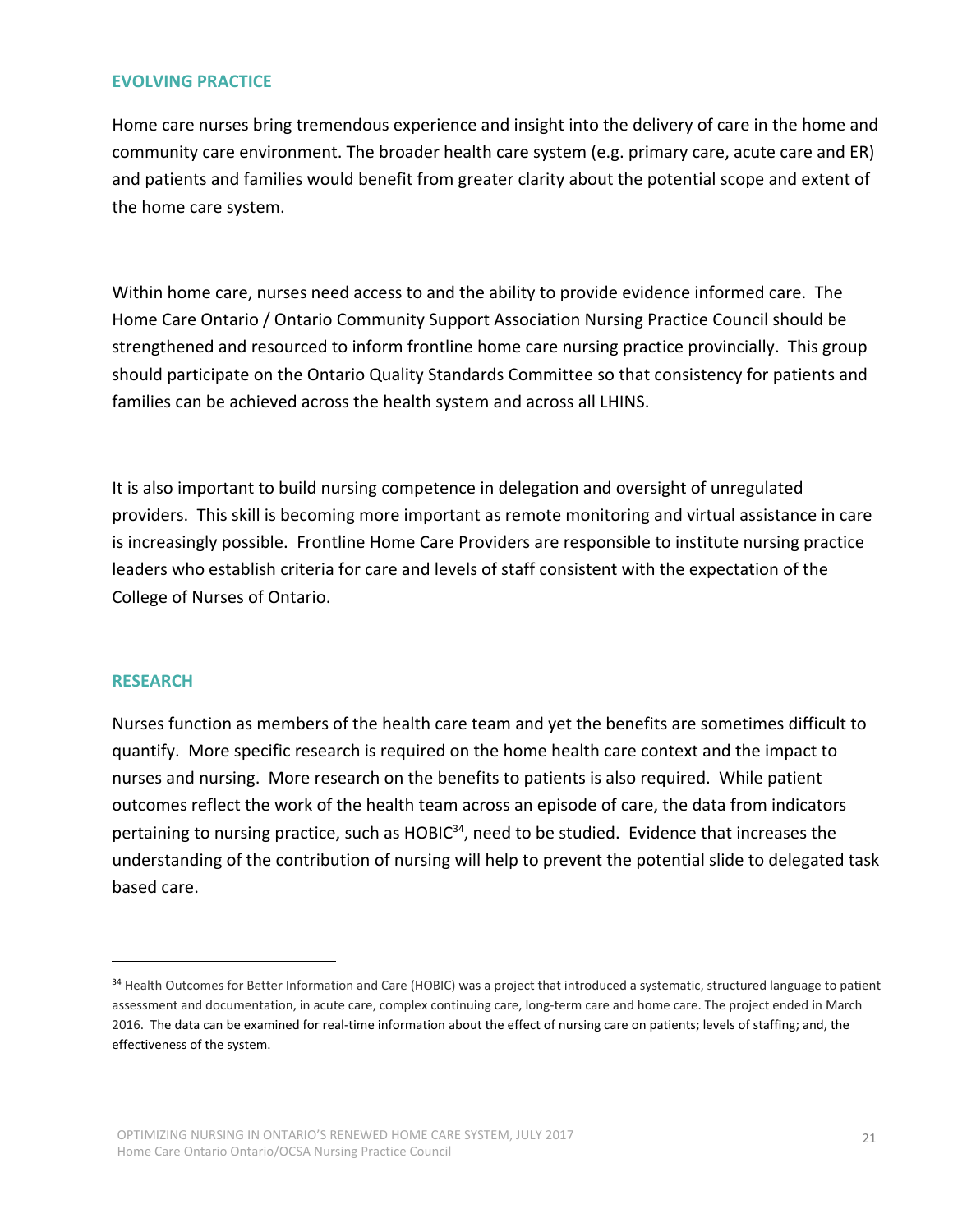Increased knowledge about nursing practice will complement the evaluation of home care performance through the perspective of patient experience. For example:

- Wound healing/closure time
- Pain control
- Death at location of choice
- Ability to be at home
- Level of patient and family coping
- Wellbeing
- Confidence to deliver self-care

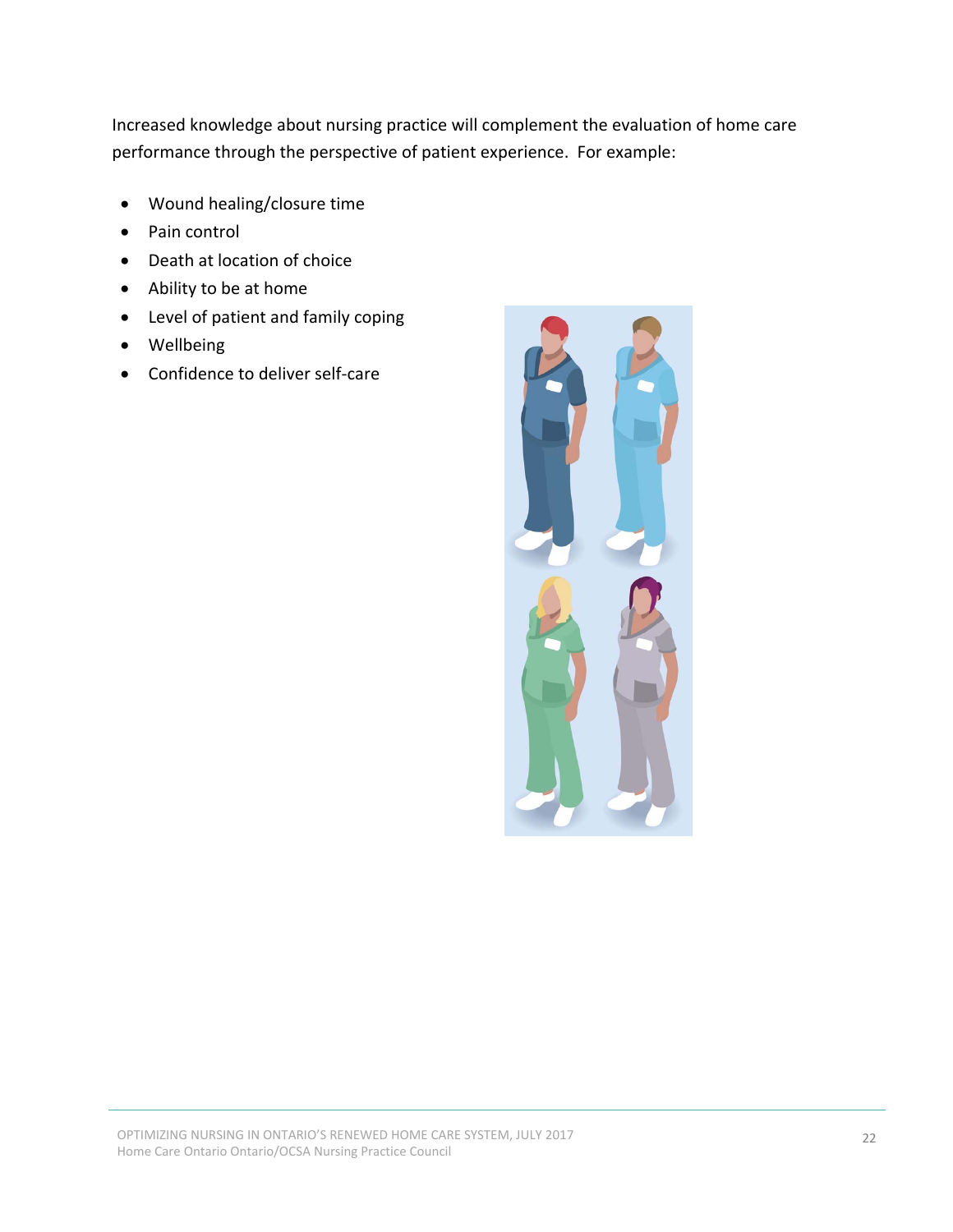## **CONCLUSION**

Frontline home care nurses are experts who must be supported and recognized for their abilities to deliver care in the home: the least structured and most personal of all care settings. They, and all providers, must practice to full scope. As the health system in Ontario implements the 'patients first' commitment and home care becomes the locus of care, it is imperative that home care nurses are seen as independent, skilled professionals who contribute to achieving the best possible quality of life for their patients.

#### **RECOMMENDATIONS**

Improving the contribution of nursing within the home care sector requires that government, administrators and employers:

*1. Optimize the role of the frontline home care nurse to full scope of practice by identifying and honouring the discrete responsibilities of the home care coordinator and frontline nurse, and at the frontline, clarifying the scope of each level of nurse.*

Optimization of a nurse's scope of practice improves access to care; promotes continuity of care and caregiver; and enables positive patient, staff and system sustainable outcomes.

Identifying, clarifying and respecting the distinct roles of the home care coordinator and frontline nurse will reduce duplication of care processes and will bring efficiencies, cost savings and generate increased client/family confidence and satisfaction.

*2. Provide for greater frontline home care nurse autonomy and flexibility so the needs of patients in the moment of distress can be addressed.*

Practice to full scope requires policy and funding change that fully supports the autonomy and professional judgment of the home health care nurse. This involves enabling the application of evidence and best‐practice to treat the patient's immediate needs while simultaneously providing for their health promotion, disease prevention and wellbeing.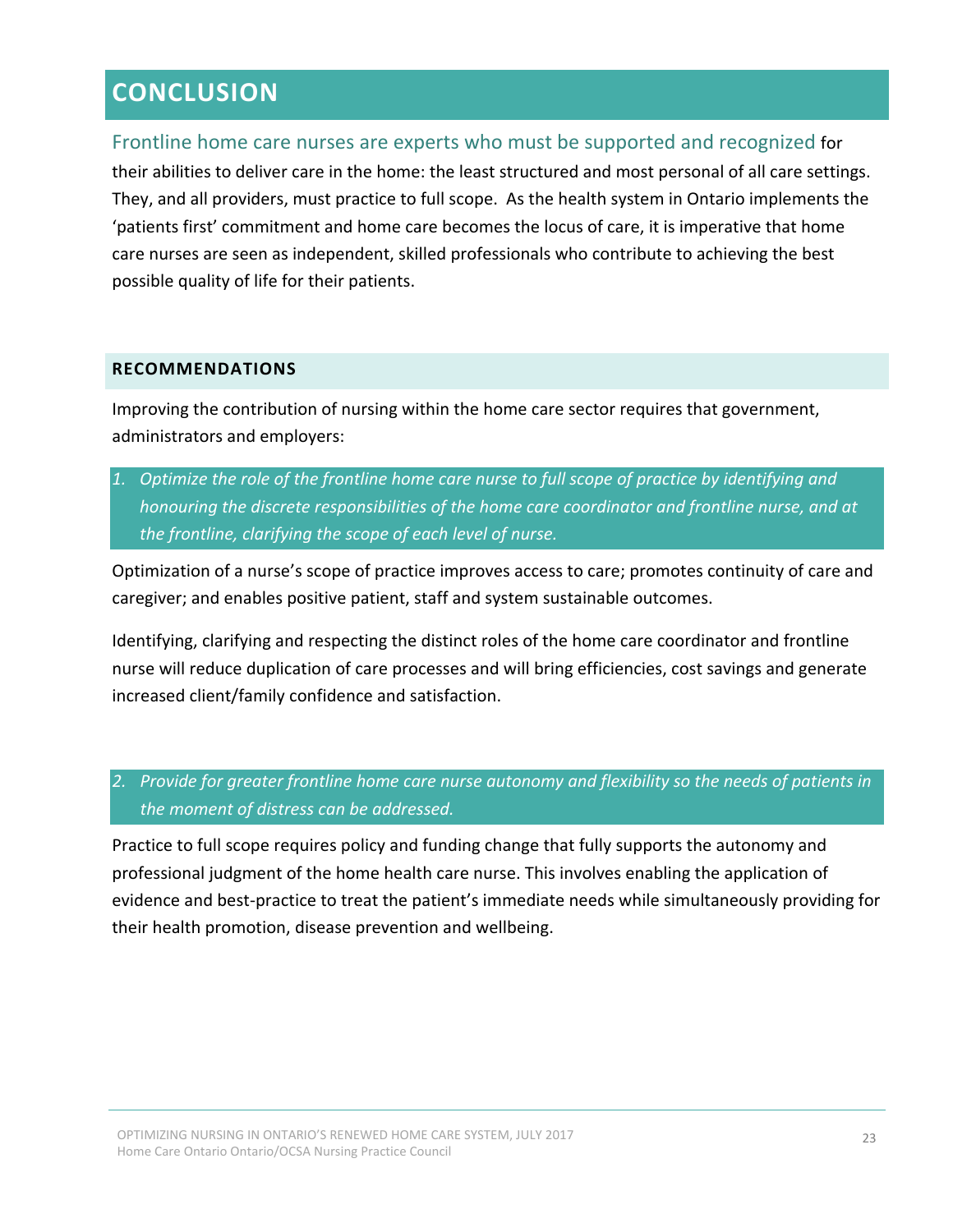*3. Strengthen the mechanisms for information exchange between Health Service Providers, including frontline home care nurses, to achieve continuity in approach and seamless, safe care for patients and families.*

The home care sector needs to be resourced with enabling technologies that support timely, direct communications to other members of the health care team, access to and sharing of patient information, and virtual patient visits in this decentralized environment. The implementation of RN prescribing adds importance to the need for frontline home care nurses to be directly linked to the patient's primary care provider, the emergency department and acute care.

### *4. Improve nurse compensation within the home care sector. Nurses with advanced education and experience are needed to support today's growing complex home care patient population.*

Improving frontline home care nursing compensation must be achieved through dedicated funding.35 Whether paid per visit or as a salary, nurses are professionally and intrinsically motivated to provide safe, ethical and quality care. Nurses must be appropriately compensated to practice to full scope with the level of clinical experience and expertise that is required within the changing home care sector. This expertise includes recognition of the holistic health needs of the patient, including the need for health education and literacy. Funding must be provided that encompasses this critical role as opposed to the current funding method that only rewards the delivery of specific nursing activities (e.g. treatment of a wound). Nurses must also be resourced to mentor and develop members of their teams thus generating the trust, respect and confidence to practice to full scope of practice.

### 5. *Include Home Care Ontario / Ontario Community Support Association Nursing Practice Council as members of the Ontario Quality Standards Committee36*.

Representation on this committee will help to ensure that the potential of frontline home care nursing is understood and leveraged so that patients receive the best and most consistent care across the health system.

Optimizing the role and value of the frontline home care nurse will support and enable the realization of a truly 'Patients First' approach to care in the Ontario health care system.

<sup>&</sup>lt;sup>35</sup> Wage restraint in Ontario has meant no increases in frontline Home Care Provider bill rates necessary to achieve increased wages. 36 See: http://www.hqontario.ca/Evidence-to-Improve-Care/Ontario-Quality-Standards-Committee. Formerly the HQO Integrated Client Care Council.

OPTIMIZING NURSING IN ONTARIO'S RENEWED HOME CARE SYSTEM, JULY 2017 Home Care Ontario Ontario/OCSA Nursing Practice Council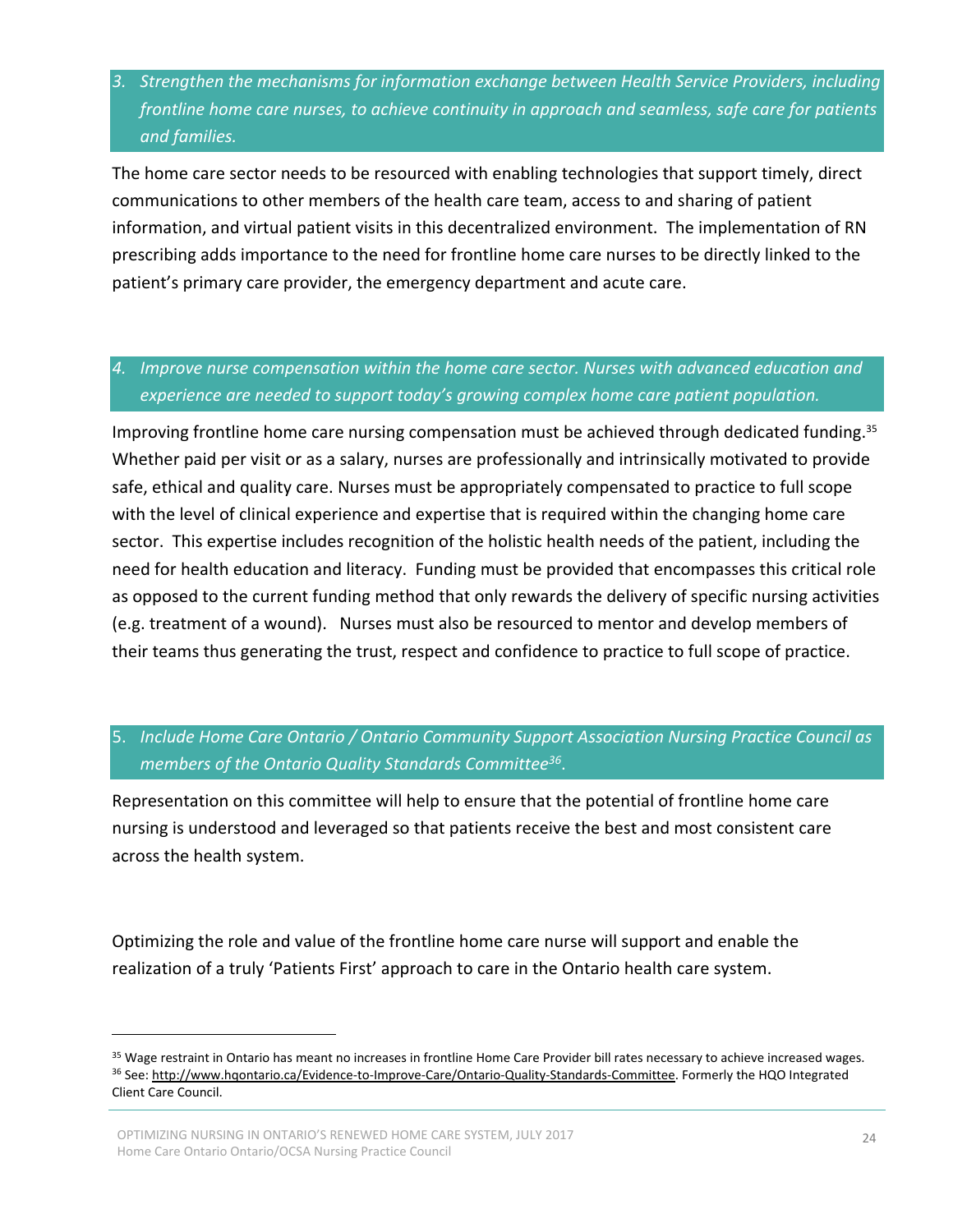# BIBLIOGRAPHY

- Alameddine, M., Laporte, A., Baumann, A., O'Brien‐Pallas, L., Croxford, R., Mildon, B., Deber, R. (2006). Where are nurses working. Employment patterns by sub-sector in Ontario, Canada. Healthcare Policy 1 (3): 65-86
- Canadian Home Care Association (2008). Portraits of Home Care. Ottawa, Ontario: Canadian Home Care Association
- College of Nurses of Ontario. Community Health Nurses Association of Canada. Retrieved on Feb 23, 2017 from http://www.cno.org/en/news/2017/february-2017/minister-announces-plans-to-change-laws-toallow‐rn‐prescribing/
- Community Health Nurses of Canada (2010). Home health nursing competencies. Toronto, Ontario: 978‐0‐ 9733774‐4‐6, Version 1.0.
- HealthForceOntario. Nursing Roles. Retrieved on April 1, 2017 from http://www.healthforceontario.ca/en/Home/Nurses/Training %7C\_Practising\_In\_Ontario/Nursing\_Roles
- Health Quality Ontario. The Reality of Caring: An overview of homecare patients and their caregivers who experience distress, April 5, 2016.
- Hirdes, J. University of Waterloo. Home and Community Care Clients. Levels of Care PowerPoint.
- Hogan, D, Maxwell, CJ, Fung, TS, Ebly, EM "Prevalence and potential consequences of benzodiazepine use in senior citizens: Results for the Canadian Study of Health and Aging*" Canadian Journal of Clinical Pharmacology* Vol 10 No 2 Summer 2003
- Home Care Ontario. Facts & Figures. Retrieved from: http://www.homecareontario.ca/home-careservices/facts‐figures/publiclyfundedhomecare
- Humphrey, C., and P. Milone‐Nuzzo. 1996. *Orientation to home care nursing*. United States: Aspen Publishers Inc.
- Markle‐Reid, M., Browne, G., Gafni, A. (2011) Nurse‐led health promotion interventions improve quality of life in frail older home care clients: lessons learned from three randomized trials in Ontario, Canada. Journal of Evaluation in Clinical Practice ISSN 1365‐2753. Blackwell Publishing Ltd.
- Markle‐Reid, M., McAiney, C., Forbes, D., Thabane, L., Gibson, M., Browne, G., Hoch, J.S., Peirce, T., Busing, B. (2014) An interporfessional nurse‐led mental health promotion intervention for older home care clients with depressive symptoms. BMC Geriatrics. 14:62
- Martin, D., Weeres, A. (2016) Building nursing role clarity on a foundation of knowledge and knowledge application. Healthcare management Forum 2016, Vol. 29(3) 107‐110.
- MOHLTC. (2015) Patients First: Action Plan for Health Care. Retrieved on February 21, 2017 from http://health.gov.on.ca/en/ms/ecfa/healthy\_change/docs/rep\_patientsfirst.pdf